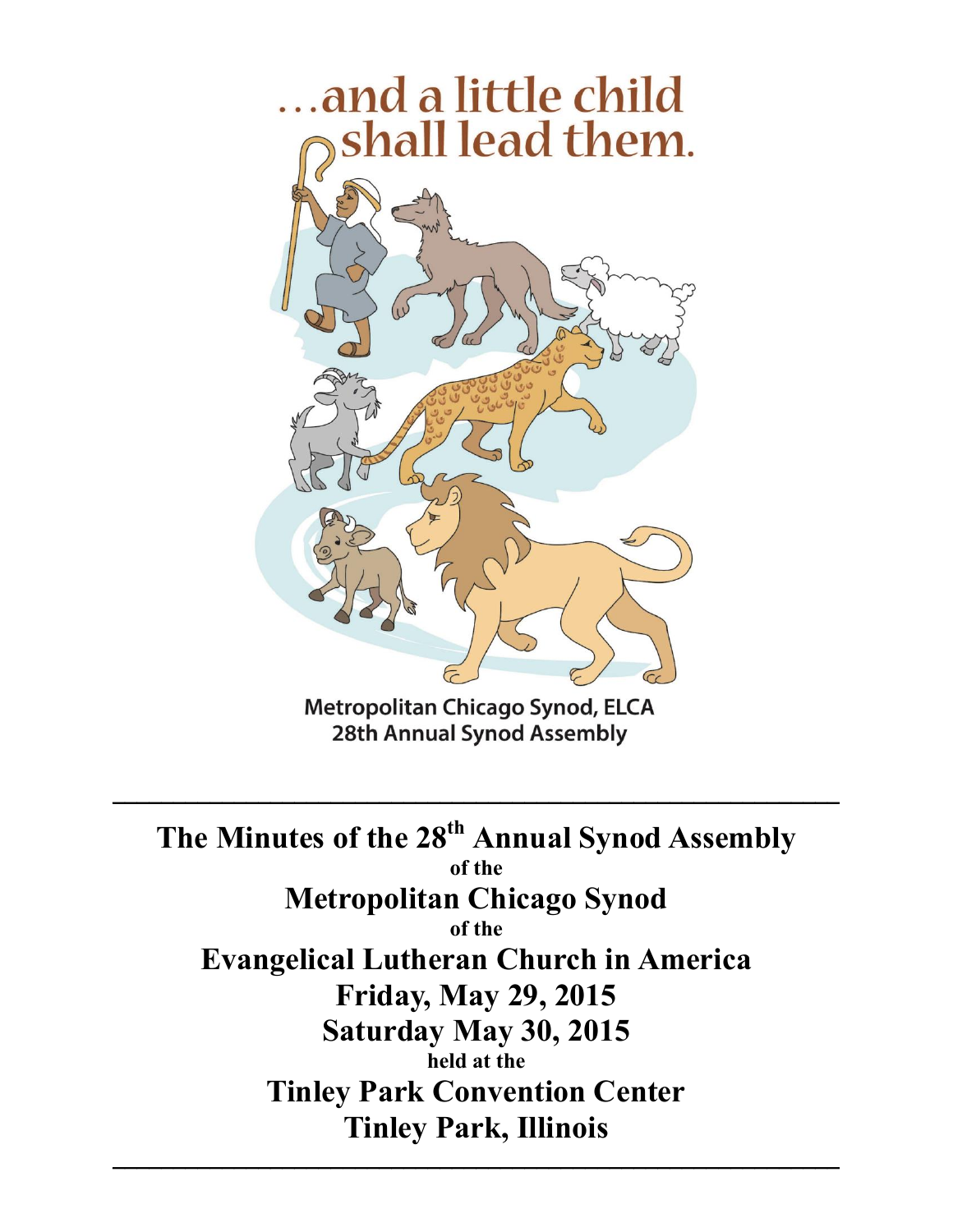



### **Plenary Session One**

#### **Orientation of New Voting Members**

At 8:30AM Secretary Srock gave a presentation to the voting members of the 2015 assembly who were new to serving as an assembly voting member. The presentation included an explanation of their roles and responsibilities as voting members, the relationship of the synod to the congregations and to the churchwide expression, how the assembly functioned, a brief overview of the agenda, and procedures for parliamentary action during the various assembly gatherings.

#### **Opening Worship**

The 2015 Assembly of the Metropolitan Chicago Synod began with opening devotions and the Order for the Opening of the Assembly at 9:30AM that was led by Bishop Miller. At 9:46AM Bishop Miller declared the assembly to be in session.

#### **Welcome**

Bishop Miller welcomed the voting members, visitors, and guests to the Twenty-Eight Annual Assembly of the Metropolitan Chicago Synod of the Evangelical Lutheran Church in America.

#### **Appointment of Parliamentarian**

As the first order of business, in consultation with the Synod Council, Bishop Miller appointed Ms. Joan Bundley as parliamentarian for this assembly. Ms. Bundley is a Registered Professional Parliamentarian with the National Association of Parliamentarians. Bishop Miller welcomed Ms. Bundley back to our assembly, as she has served our synod in this capacity in years past.

#### **Introduction of the Assembly Planning Team and Chaplain**

Bishop Miller then introduced the members of the 2015 Assembly Planning Team and had them stand as their names were read. He thanked them for their hard work in preparing for this year's assembly.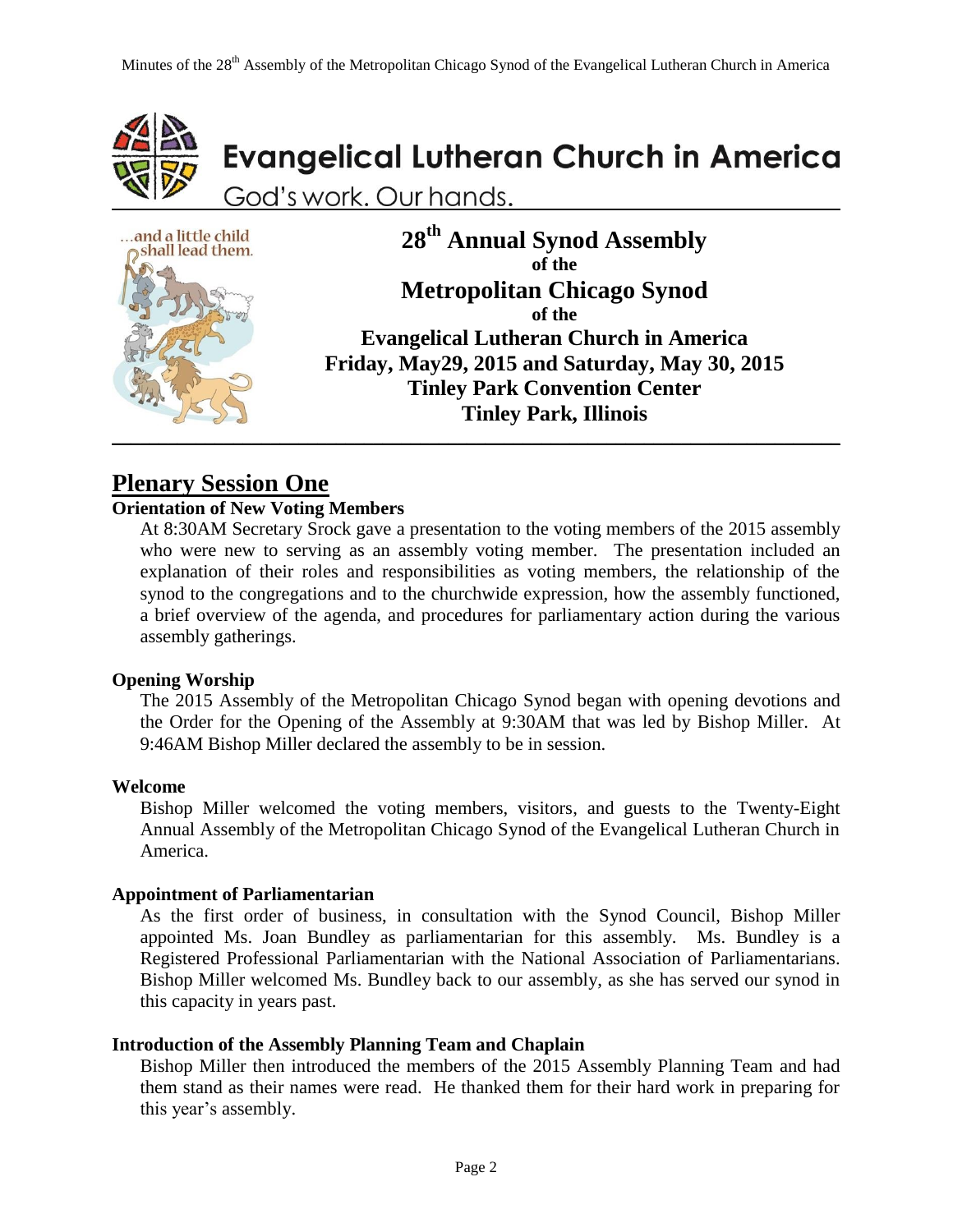#### **Assembly Planning Team:**

Ms. Erma Alvarez, staff Rev. Robin Brown Ms. Joan Church Mr. Ken Church Ms. Nanette Dahlke Mr. Jeff Drake, staff Ms. Vicki Hill Mr. Steven Homberg, staff Ms. Mary Richardson, staff Ms. Gloria Rowland Ms. Sandra Schlauch Ms. Patricia Schmitt Rev. Steve Srock Rev. Sarah Stumme, staff Ms. Patti Tregoning Ms. Kathleen West Ms. Beth Lawniczak, chair

Rev. Michael Fick Rev. Hector Garfias-Toledo, staff Rev. Ray Legania, staff Ms. Yvette Newberry White

Bishop Miller then introduced and thanked our emcee for this year's assembly, Rev. Christina Klein.

#### **Introduction of the Assembly Committees**

At 9:58AM Bishop Miller called upon our Vice President, Ms. Nanette Dahlke, who in consultation with the synod council, made the following appointments to the assembly committees.

#### **Credentials and Courtesies Committee**

| Rev. Ellen Arthur, chair |  |  |  |  |
|--------------------------|--|--|--|--|
|--------------------------|--|--|--|--|

#### **Minutes Committee**

Ms. Lynn Dreymiller Ms. Patti Tregoning Rev. Steve Srock, chair

#### **Elections Committee**

Mr. Fred Biederman Rev. Eric Bodenstab Ms. Erin Bodenstab Ms. Stephanie Collins Ms. Linda Covey Ms. Reiko Dyson Mr. Fernando Mercado Ms. Nancy Nagel

#### **Nominations Committee**

Mr. Jason Churchill Ms. Viola Collins Rev. Rebekah Costello Ms. Elaine Farmer Rev. Christopher Neptun Rev. Darryl Thompson Powell Rev. Meagan Sherman-Sporrong Rev. Tim Seitz Rev. Sarah Stumme, staff Mr. Kenneth Olson, Chair

Rev. Ray Legania, staff

Rev. Thad Fisher Mr. Steven Homberg, staff Rev. Rhonda Pruitt Rev. Robert Klonowski, Chair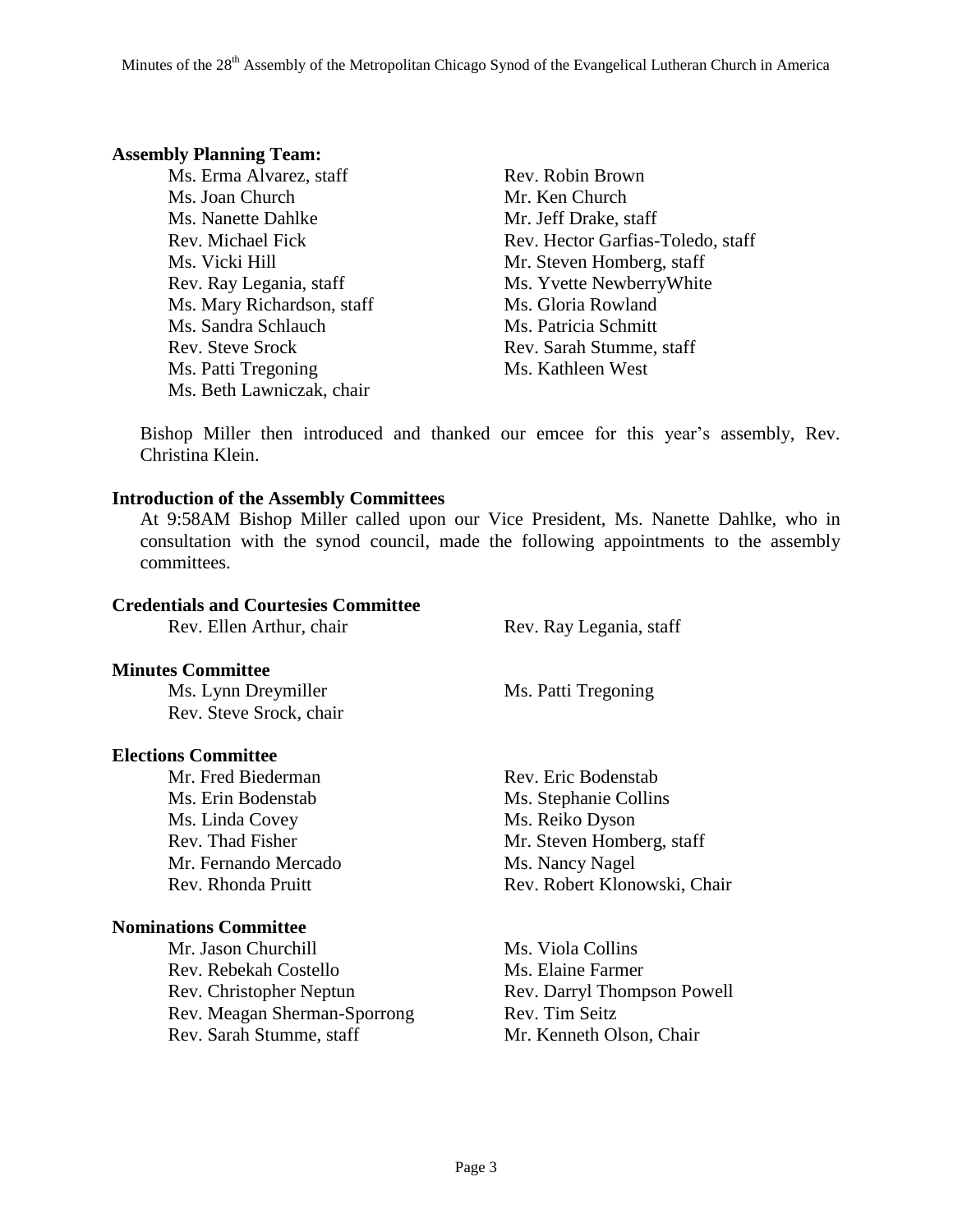#### **Reference and Counsel Committee**

Rev. Herb Carlmark Rev. Larry Clark

#### **Sergeants at Arms**

Rev. James Andrews Ms. Patricia Gerber Bornholt Rev. Kelly Faulstich Rev. Joanne Fitzgerald Rev. Hector Garfias-Toledo, staff Mr. David Glover Rev. Rhonda Kral Ms. Kathy Kuehner Mr. Mark Kuehner Rev. Jeffrey Mikyska Ms. Lisa Neubert **Rev. Paul Pfeffer**, chair

Mr. Fred Gittens Rev. Robert Goldstein Ms. Ruth Nelson Ms. Darcelle Williams Rev. Sue Allen, chair Rev. Steven Srock, ex-officio

#### **Report of the Credentials and Courtesies Committee**

At 10:00AM Bishop Miller called upon Rev. Ellen Arthur for the report of the credentials and courtesies committee. She reported to the assembly that the total number of voting members registered as of 9:00AM was 327 (100 - Rostered Clergy Voting Members; 12 - Rostered Lay Voting Members; 215 - Lay Voting Members; 58 - visitors, staff, and display presenters) with the number of voting members necessary for a quorum being 164. Bishop Miller declared a quorum to be present at 10:01AM.

#### **Approval of the Agenda**

Bishop Miller instructed the assembly to turn to the agenda for the assembly which was printed in the supplement to the Book of Reports located in the packets that the voting members had received at the time of registration. He entertained a motion to adopt the agenda as amended (the amendment had to do with relocating one of the forums to a different room and time). It was moved, seconded, and adopted.

#### **Bar of the Assembly and the Rules of the Assembly**

At 10:03AM, Bishop Miller called upon Rev. Steve Srock to explain the bar of the assembly. Secretary Srock instructed the assembly that the bar of the assembly was the area where voting members must be seated in order for their votes to be counted. Guest and visitors are asked to sit outside the bar during all plenary sessions. The bar of the assembly included all tables and chairs within the stanchions and ropes across the back of the room. Only those voting members seated within the bar and wearing the proper credentials would be allowed to vote, in elections and on resolutions. Secretary Srock then explained to the assembly how resolutions would be handled, including how to address the chair and voting members of our assembly. Secretary Srock asked the members of the assembly to refer to the document containing the "*Rules of Organization and Procedure for the 2015 Metropolitan Chicago Synod Assembly"* that was contained in the packet of materials that the voting members were given at the time of registration. He instructed the assembly regarding the three microphones: *green* for those speaking in favor of an action; *red* for those speaking in opposition; and *white* for points of order, information, or clarification. Voting members were asked to address their comments to the chair and to face the assembly while speaking. The order for speaking would be under the direction of the chair (Bishop Miller) and would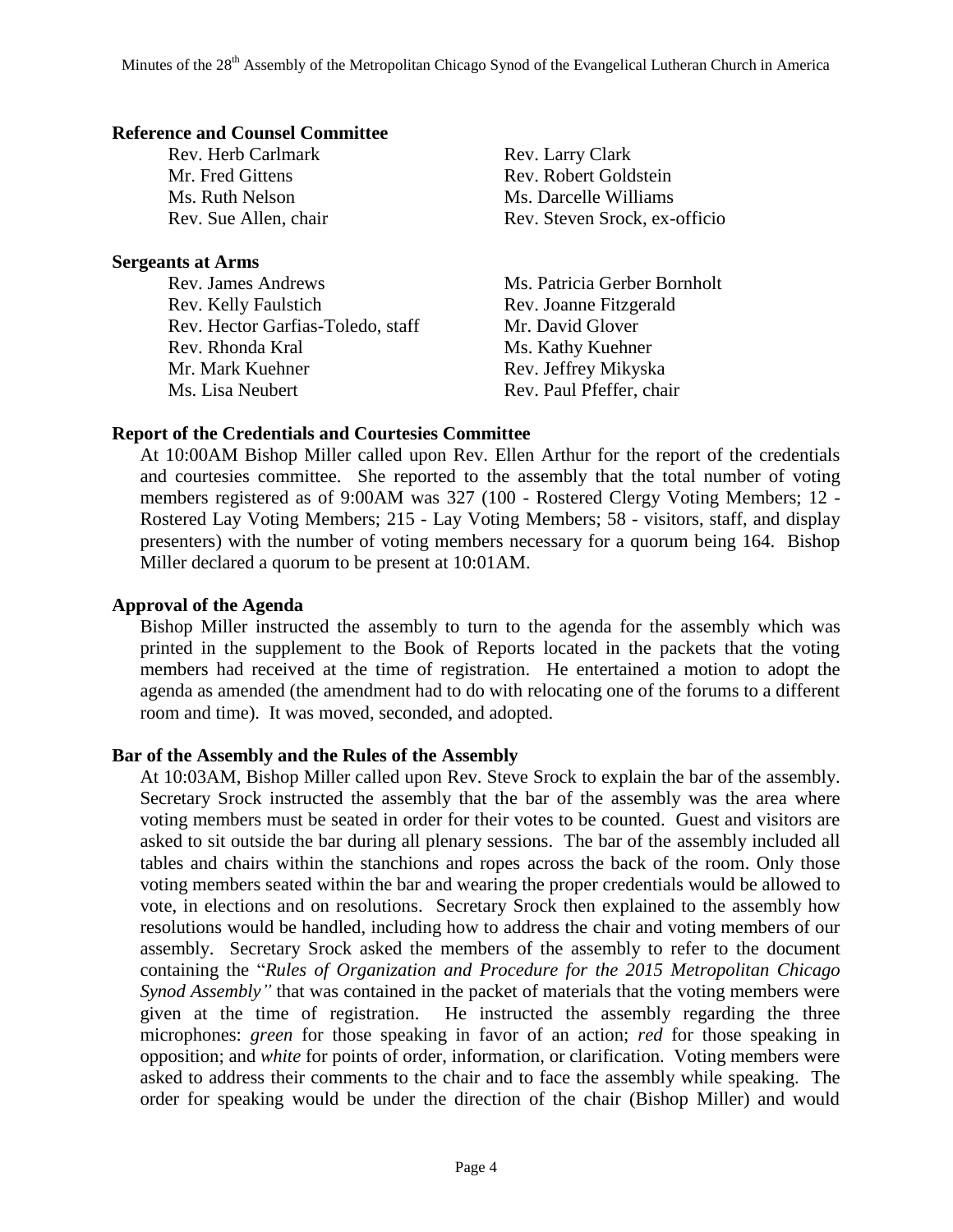alternate between those speaking in favor and those in oppositions. Only those voting members seated within the bar and wearing the proper credentials would be allowed to address the assembly. Regarding the resolutions, this year's chair of the reference and counsel committee, the Rev. Sue Allen, will present how we will handle the resolutions, the debate on those matters, along with their respective hearings, when it is time for those matters to be brought before the assembly.

All of these matters along with many others concerning how we will interact over the next two days are described in detail are contained in the document entitled, *Rules of Organization and Procedure for the 2015 Metropolitan Chicago Synod Assembly*. Secretary Srock stated that this document has been reviewed and approved by the Metropolitan Chicago Synod Council and on their behalf he was presenting it to this assembly for adoption and implementation. It appears in the Book or Reports immediately following the agenda. Since this comes to the assembly as a recommendation from the synod council it does not need to be moved or seconded. Bishop Miller acknowledged that the matter was properly before the assembly for consideration exclusive of quoted and highlighted constitutional provisions and bylaws that already are in force. The motion was adopted.

#### **Report of the Committee on Reference and Counsel**

At 10:08AM Bishop Miller called upon the Rev. Sue Allen, chair of the reference and counsel committee to offer the assembly instructions on the resolutions that are to come before the assembly. Rev. Allen, asked the assembly to refer to printed instructions in their packets regarding the procedures for placing resolutions and amendments before the assembly. She explained that there would be hearings on the resolutions the assembly would be considering prior to consideration and that the times and locations of those hearings would be given to the assembly.

Pastor Allen stated that there was an additional resolution that been submitted for consideration, however it had brought to the by someone who is not a voting member at this Assembly. It therefore was "out-of-order" and could not be considered. As a result and because of the importance of this matter, the concern was taken to the synod council who reviewed and considered the matter in order that it could be given a hearing. Pastor Allen, and the members of the Reference and Counsel Committee, noted in their report to the Synod Council that the items discussed by this additional resolution had been dealt with in previous Synod Assemblies. They recommended to the Synod Council that the concerns of this matter could be brought to the attention of this Assembly by referring to the actions of the previous assemblies. In 2007 and 2011, continuing position statements were adopted that are still in effect. These two continuing position statements (resolutions) are part of a 20-year strategic plan to address the matter of racism and antiracism education and action. The Synod Council agreed with the recommendation and decided that the best way to handle this matter was to distribute to this assembly copies of the 2007 and 2011 antiracism resolutions that clearly stated our synod's continuing position. Pastor Allen noted that these two resolutions had already been distributed to all of the voting members at this assembly by the Sergeants at Arms.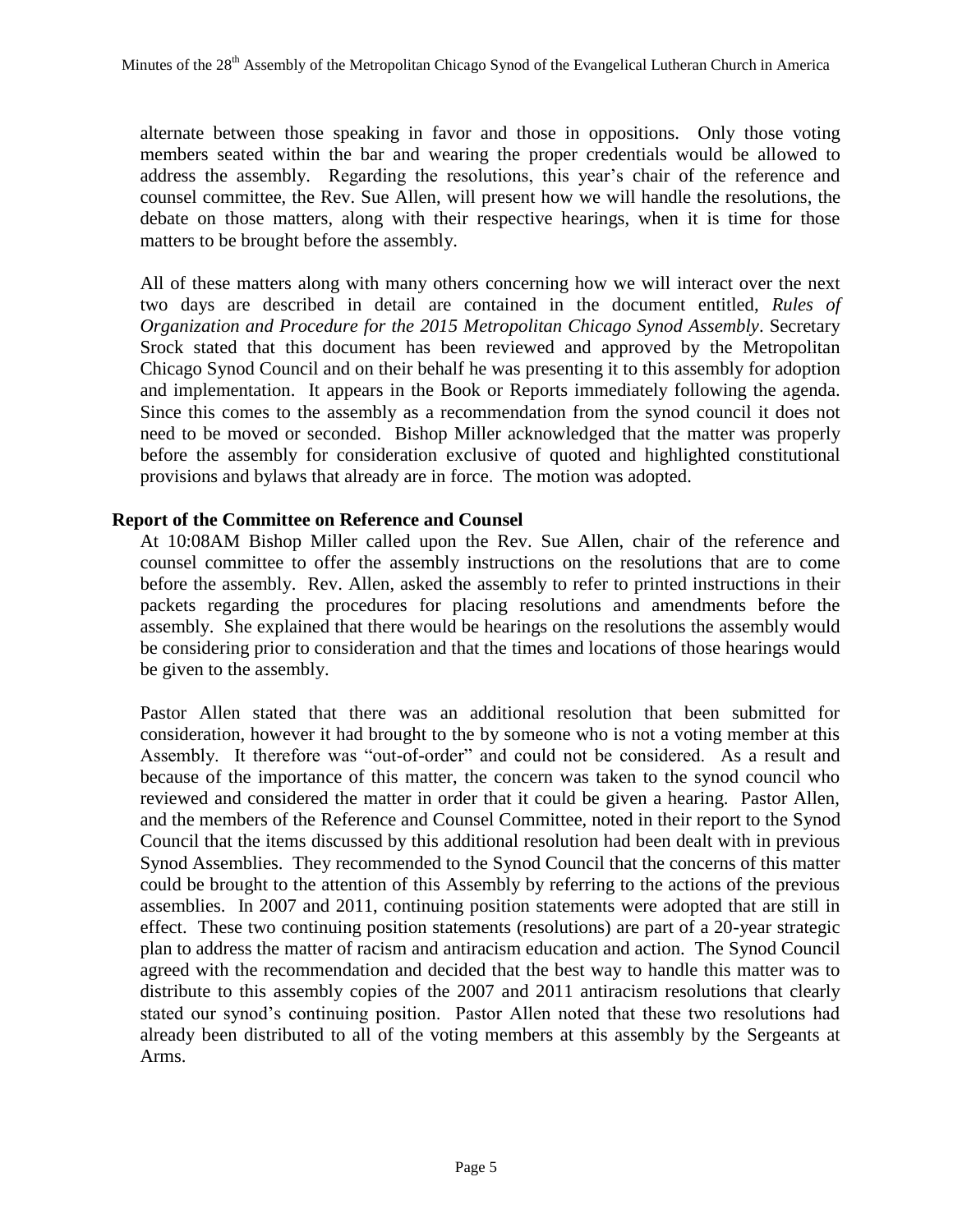#### **Report of the Nominations Committee**

At 10:14AM Bishop Miller invited Mr. Ken Olsen, the chairperson of the synod nominations committee to offer the assembly instructions on the nominations process. Following the report Bishop Miller declared that the nominations center would close at 12:00PM today.

#### **Mission Moment**

Before our first mission moment of this assembly, Bishop Miller thanked Ms. Mary Anderson, a member of the synod Mission Interpreters Network, for coordinating these mission moments for us over the past few years. At 10:16AM Bishop Miller invited Ms. Beth Gibbs, mission interpreter at Prince of Peace Lutheran Church in Schaumburg, to come to the white microphone for this Assembly's first Mission Moment. She shared information on Moms and Tots English as a Second Language classes.

#### **Introduction of Special Guests**

At 10:20AM Bishop Miller invited Vice President Dahlke to welcome our assembly guests that represented our wide range of partnerships in mission and ministry.

- Our Churchwide Representative and Keynote Speaker: Rev. Stacy Martin, ELCA Director for Policy and Advocacy
- The Rev. Kathie Bender Schwich, Advocate Healthcare Systems, Senior Vice President, Mission and Spiritual Care Advocate Health Care
- Mr. Paul Hegland, Carthage College, Executive Director of Church and Professional Relations
- Mr. Mark Stutrud, Chief Executive Officer, Lutheran Social Services of Illinois

Bishop Miller thanked Vice President Dahlke and then invited the assembly to welcome our guests and the assembly did so with applause.

#### **Campus Ministry Presentation**

We then heard a presentation on Lutheran campus ministry by the Rev. Elizabeth Palmer, who serves as campus ministry pastor at the University of Chicago in Hyde Park.

#### **Mission Moment**

At 10:43AM Bishop Miller invited Ms. Lori Vallelunga, President and Chief Executive Officer of Bethel New Life, Chicago, to come to the microphone and told us about their *West Side Forward Program*.

#### **Concordia Place Presentation**

At 10:47AM Bishop Miller invited Rev. Nicholas Zook, Chairman of the Board of Directors of Concordia Place and pastor of Concordia Lutheran Church in Chicago to the stage. Rev. Adam Varner and Ms. Brenda Swarz joined Pastor Zook in sharing some information on the work and ministry of Concordia Place.

#### **Announcements and Adjournment**

Bishop Miller then invited Rev. Christina Klein to the stage to make announcements. Pastor Klein mentioned that evaluations of the Assembly would be e-mailed to participants. She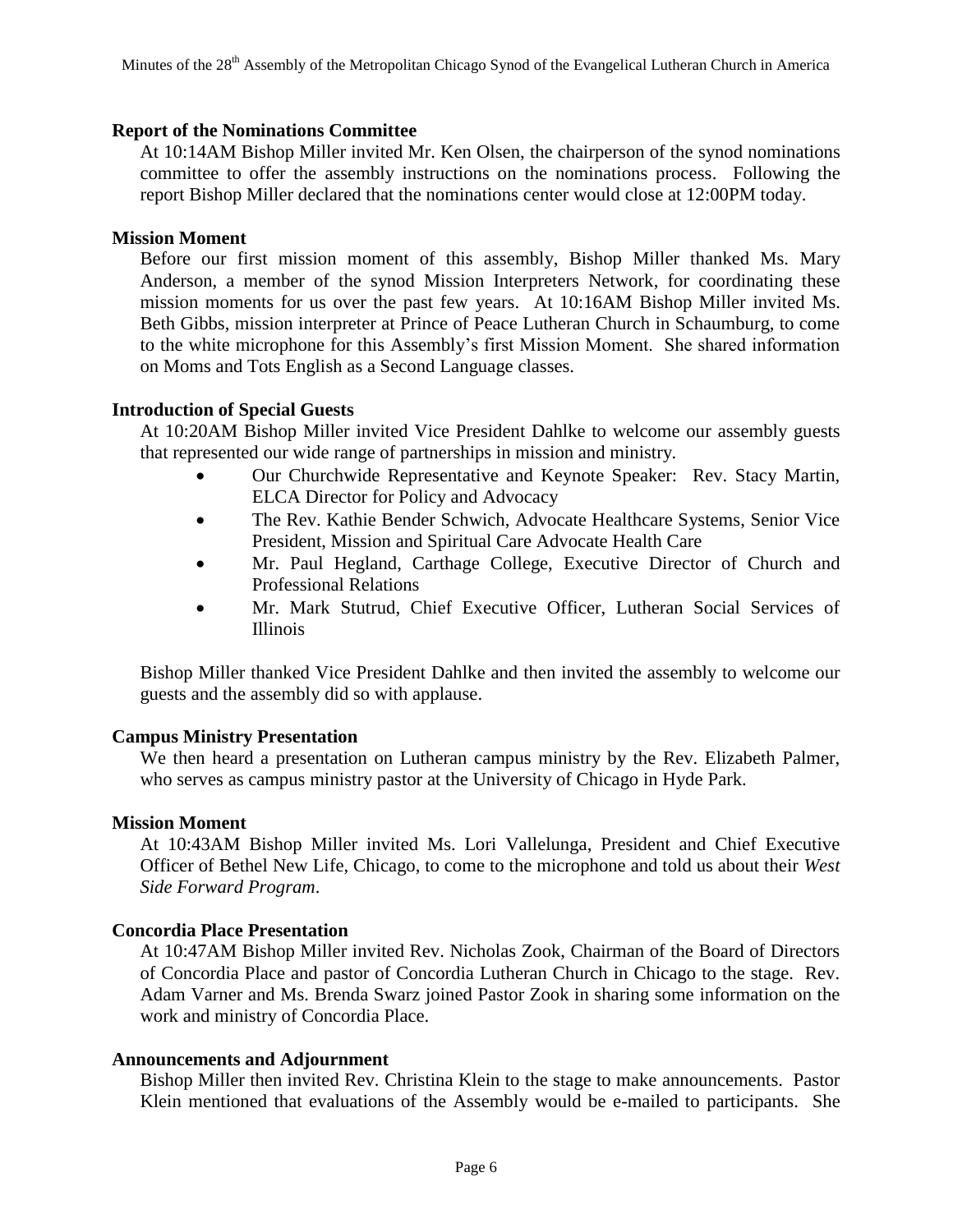then gave instruction regarding the box lunches and the transition to the conference meetings and led the assembly in a meal prayer. Bishop Miller then adjourned the assembly at 11:20AM.

#### **Lunch and Conference Meetings**

During lunch the eight synod conferences met in separate areas to conduct business.

### **Plenary Session Two**

#### **Reconvening of the Assembly**

At 12:49PM Bishop Miller called the assembly back to order and invited Pastor Larry Clark, a member of the synod council to open this session of the assembly with prayer.

#### **Report of the Synodical Treasurer and the Introduction of 2015 Budget**

At 12:50PM Bishop Miller invited Ms. Yvette NewberryWhite to the stage. Treasurer NewberryWhite offered her treasurer's report and then introduced next year's budget. As a part of her report, she stated that the 2016 Budget had been reviewed by the synod council and comes to the assembly as a recommendation from them. It therefore does not need to be moved or seconded. Treasurer NewberryWhite announced that there would be a hearing to discuss the budget that afternoon at 1:30PM in the South Pavilion Room Three. Bishop Miller stated that if there were no objections, consideration of the budget would be tabled until Saturday morning after the hearing. There were no objections and the motion was tabled at12:56PM.

#### **Presentation of the Updates to the Metropolitan Chicago Synod Constitution**

At 12:56PM Bishop Miller invited Secretary Srock to the stage. Secretary Srock offered a brief explanation of the process that the synod would undertake to update it governing document. This year the assembly would be voting to bring our constitution up-to-date by incorporating all of the updates authorized by churchwide assemblies over the past several years. He explained that the committee utilized the Model Constitution for Synods as the basis of this revision and to it added all of the provisions, bylaws, and continuing resolutions that are unique to our synod. The revisions to those portions of the document will be presented to the assembly in 2016 for consideration and again in 2017 for ratification. Secretary Srock stated that the updated constitution had been reviewed by the synod council and comes to the assembly as a recommendation from them. It therefore does not need to be moved or seconded. He announced that there would be a hearing to discuss the revisions to the constitution that afternoon at 1:30PM in the Sam Tinley Room and that anyone attending this would be given chocolate as an additional incentive to encourage attendance at this forum. Treasurer NewberryWhite objected to this blatant attempt at bribery to which Bishop Miller suggested that the voting members should stop at the constitution forum, grab some chocolate, and then proceed to the budget forum. Bishop Miller then stated that if there were no other objections, consideration of the constitution would be tabled until Saturday morning after the hearing. There were no objections and the motion was tabled at 1:00PM.

#### **Mission Moment**

At 1:02AM Bishop Miller invited Ms. Margaret Flanagan, Community Engagement Manager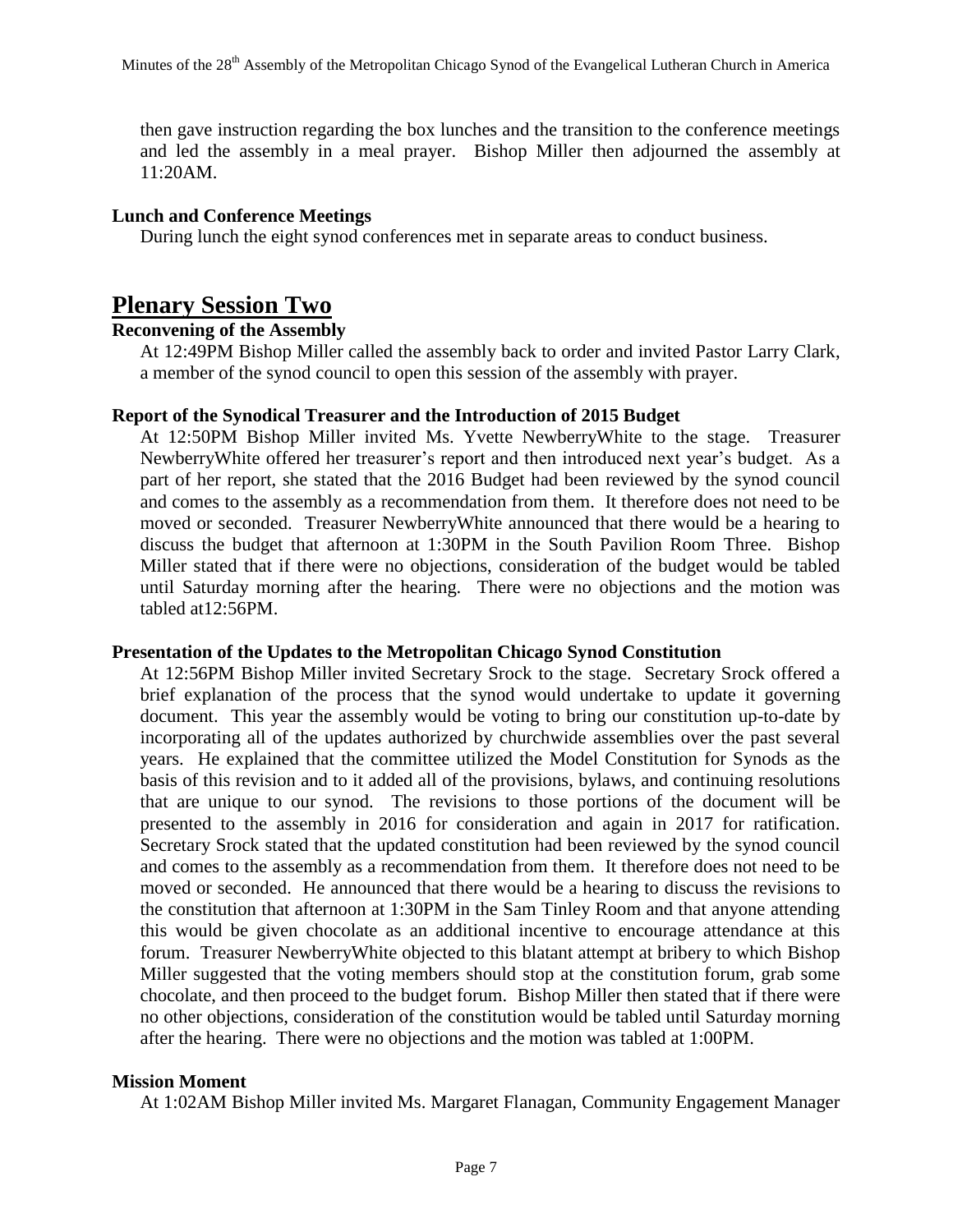for Holy Family Ministries, to come to the microphone for our assembly's next Mission Moment. She spoke about Holy Family Lutheran Church's new resale shop in Arlington Heights, named Lucille.

#### **Holy Family Ministries Presentation**

At 1:06PM Bishop Miller then invited, Ms. Susan Work, Chief Executive Officer of Holy Family Ministries, to come to the stage to share information on the wider scope of Holy Family Ministries.

#### **Update on the ELCA's Malaria Campaign**

Bishop Miller upon the conclusion of the Holy Family Presentation at 1:23PM invited Ms. Bev Moody to give a brief update on progress of the ELCA's Malaria Campaign.

#### **Announcements and Adjournment**

Following the presentation Bishop Miller announced that the assembly would now be transitioning to the scheduled hearings and workshops at the locations designated and that our plenary session would resume at 2:15PM. However, before the Assembly was excused he invited Secretary Srock, a member of the synod council to offer a prayer. At 1:31PM Bishop Miller declared the assembly in recess for hearings and workshops.

### **Plenary Session Three**

### **Re-Convening of the Assembly**

At 2:40PM Bishop Miller called the assembly back to order and invited Pastor Robin Brown, a member of the synod council, to lead the assembly in prayer prior to consideration of resolutions coming before the assembly.

#### **Report of the Committee on Reference and Counsel**

At 2:41PM Bishop Miller announced that the next action of the assembly would be to consider those resolutions presented by the voting members to this gathering. He invited the Rev. Sue Allen, chair of the committee on reference and counsel, back to the stage to present resolutions for consideration and debate by this year's assembly.

The Rev. Sue Allen read the resolved portions of resolution **01-15 - Resolution on Criminal Justice** and moved and recommended its adoption. Bishop Miller then called for debate on the resolution at 2:43PM.

#### **Resolution 01-15 - Resolution on Criminal Justice**

WHEREAS, Illinois prisons operate at 172.6% of design capacity, and are second only to Alabama in terms of being overcrowded;

- WHEREAS, Cook County Jail serves as the largest mental health care provider in the United States;
- WHEREAS, almost 70% of all Illinois inmates are in prison for non-violent crime;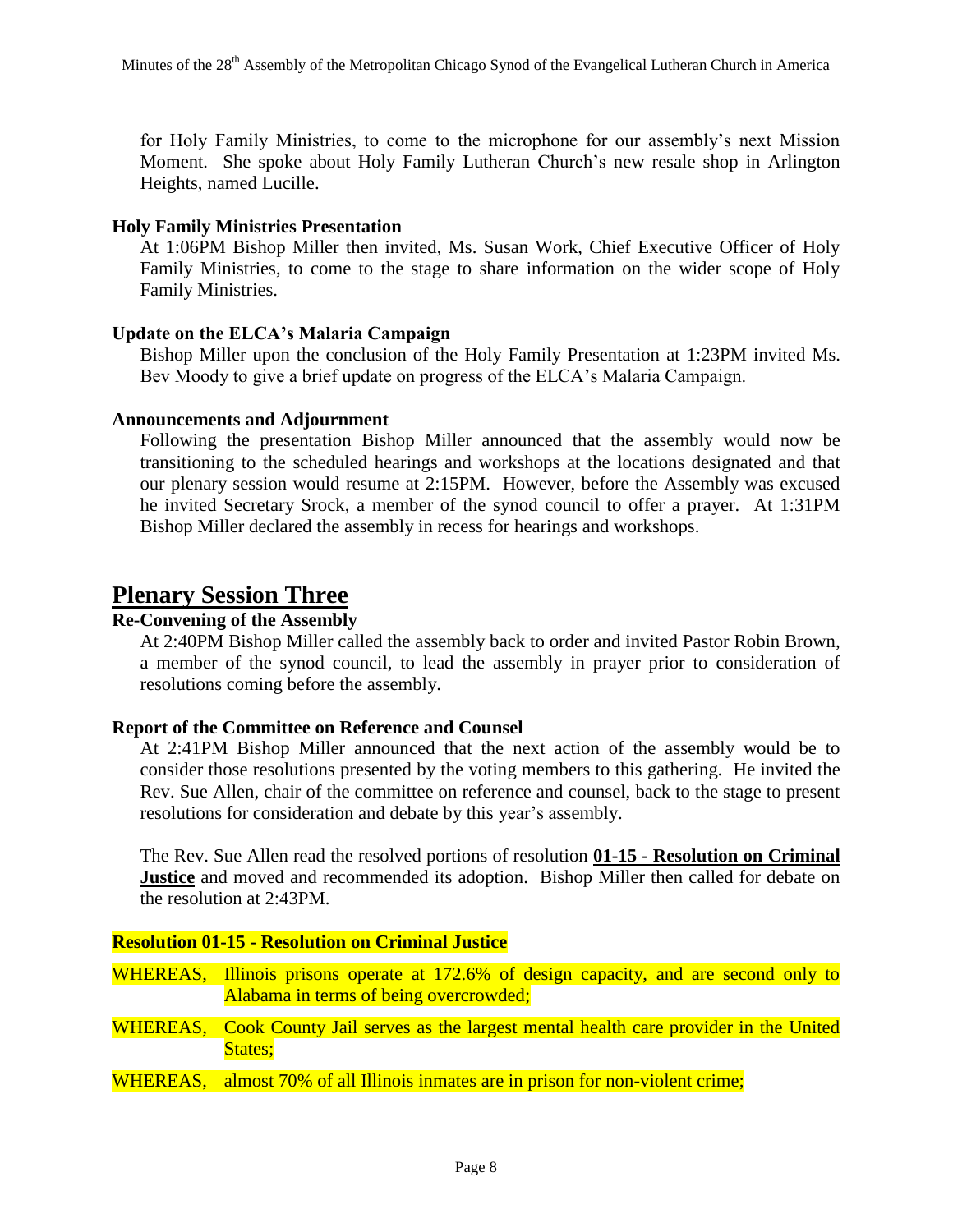Minutes of the 28<sup>th</sup> Assembly of the Metropolitan Chicago Synod of the Evangelical Lutheran Church in America

- WHEREAS, budget cuts have eliminated services and educational programs that would prepare inmates for their reentry to society;
- WHEREAS, offenders face great obstacles when they return to society which make it difficult to secure housing and employment resulting in a recidivism rate higher than the U.S. average: in 2011, 51.7% of released prisoners returned to prison within three years versus the national average of 43.3%;
- WHEREAS, both the General Assembly and the Governor recognize the need for comprehensive reform: the Joint Criminal Justice Reform Committee was created in the last session and was reconstituted in this session; and Governor Rauner has appointed a 28-member Criminal Justice Reform Commission;
- WHEREAS, Lutheran Advocacy connects faith with public life, endeavors to further God's work in our world by advancing the common good, and represents a valuable tool to members of the ELCA as we do advocacy;
- WHEREAS, the social statement, "The Church and Criminal Justice: Hearing the Cries" was adopted in 2013 at the  $13<sup>th</sup>$  29 biennial Churchwide Assembly and gives direction for action; therefore be it
- RESOLVED, that congregations be encouraged to read and study the social statement, "The Church and Criminal Justice"; and be it further
- RESOLVED, that congregations and members discuss how they might serve those involved in the Criminal Justice System, whether offenders, victims, or those who work in the system; and be it further
- RESOLVED, that congregations become acquainted with the criminal justice ministries provided within the Metro Chicago area; and be it further
- RESOLVED, that members of congregations be encouraged to join Lutheran Advocacy-Illinois at Lutheranadvocacy.org in order to engage in this ministry more effectively; and be it further
- RESOLVED, that members of congregations encourage their lawmakers to support criminal justice legislation that focuses on the restoration of offenders to society and to oppose punitive measures that make it difficult for offenders to make successful return to society.

Bishop Miller called for a vote at 2:49PM and the motion as amended by the reference and counsel committee and presented to the assembly was adopted.

The Rev. Sue Allen then read the resolved portions of resolution **03-15 - Resolution on Hunger** and moved and recommended its adoption. Bishop Miller then called for debate on the resolution at 2:50PM.

#### **Resolution 03-15 - Resolution on Hunger**

WHEREAS, ELCA World Hunger responds to Christ's call to find him in the "least of these" (Matthew 25) and "until all are fed," serving with compassion people who are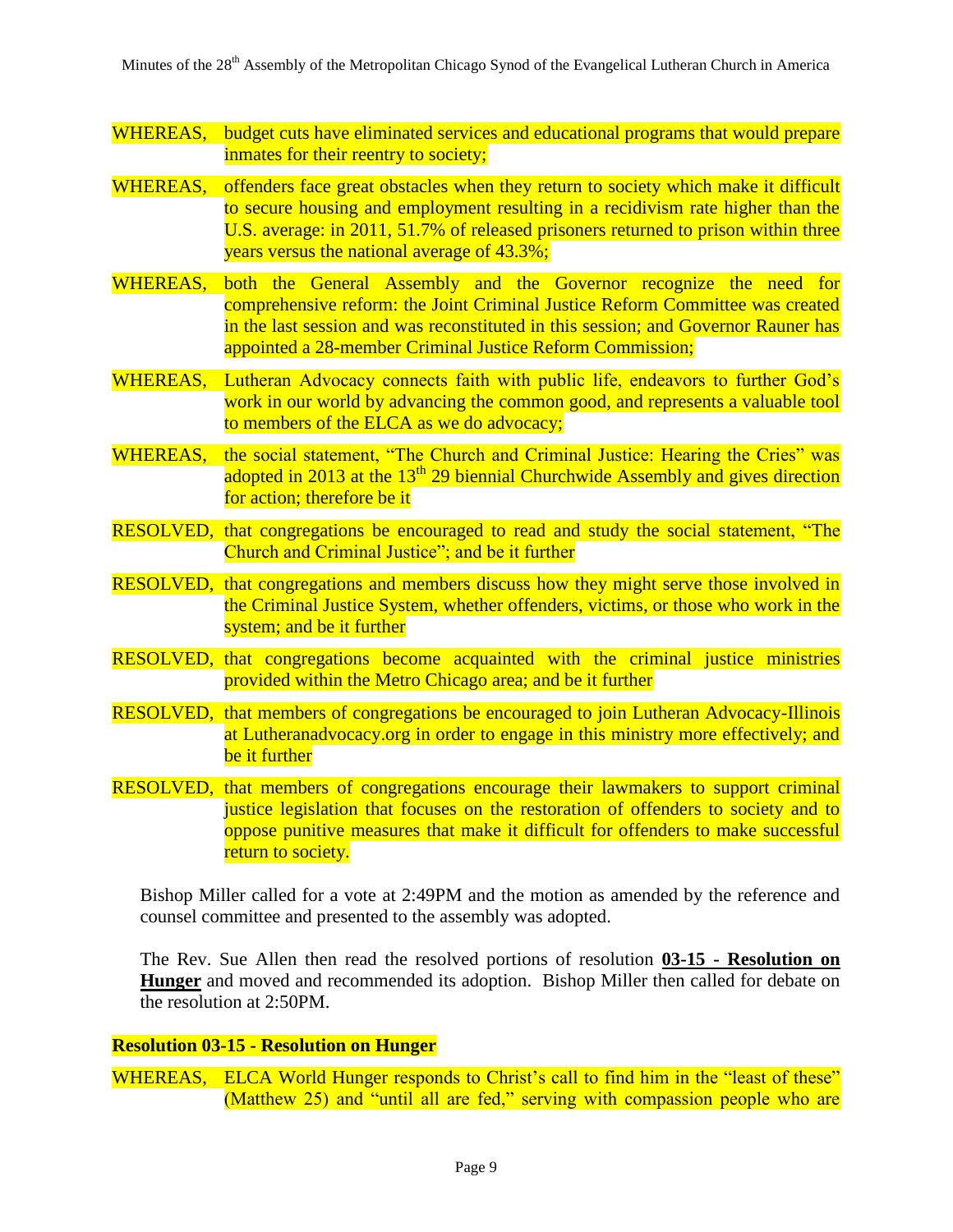most vulnerable, paying focused attention to the full participation of women and the needs of children;

- WHEREAS, ELCA World Hunger responds to hunger and poverty in the United States and around the world by addressing root causes through a comprehensive program of relief, education, advocacy, sustainable development, community organizing and networking by which people are connected to the resources they need to lift themselves out of poverty;
- WHEREAS, through ELCA World Hunger Domestic Hunger Fund Grants, \$32,775 is being given to hunger ministries in our synod for 14 different programs about food, education, homelessness, safety, and more;
- WHEREAS, in 2014, the Metropolitan Chicago Synod gave an average of \$6.71 per baptized member, or \$520,800;
- WHEREAS, in 2016, the focus of the Campaign for the ELCA will be ELCA World Hunger; therefore be it
- RESOLVED, that the congregations of the Metropolitan Chicago Synod be encouraged to make support for ELCA World Hunger a year-round emphasis, distribute the ELCA World Hunger envelopes for year-round giving, and participate in synod programs that lift up the ministry of ELCA World Hunger; and be it further
- RESOLVED, that between now and the 2016 Metropolitan Chicago Synod Assembly, the congregations of the Metropolitan Chicago Synod will each challenge themselves to take at least one additional concrete measurable step to increase their support for and awareness of those in need and ELCA World Hunger; and be it further
- RESOLVED, that through the Campaign for the ELCA and its 2016 ELCA World Hunger theme will be one of the major focuses of the 2016 Metropolitan Chicago Synod Assembly; and be it further
- RESOLVED, that one of the offerings from the 2016 Metropolitan Chicago Synod Assembly be designated for ELCA World Hunger.

Bishop Miller called for a vote at 2:51PM and the motion as presented to the assembly was adopted. Bishop Miller then thanked Pastor Allen and stated that we would consider the remaining resolutions on Saturday morning.

#### **Nominating Committee**

At 2:52PM Bishop Miller then called upon the Mr. Ken Olson, Chair of the Nominations Committee, to the stage to report on the work of the Nominating Committee. Mr. Olson presented the report of the committee. This was an opportunity for Bishop Miller then to offer a special word of thanks to the committee for continuing to lift up fine leaders for our synod who also reflect our commitment to racial and cultural diversity. Mr. Olsen mentioned that there were additional nominees and asked the bishop to have the sergeants at arms distribute printed information on the additional nominees.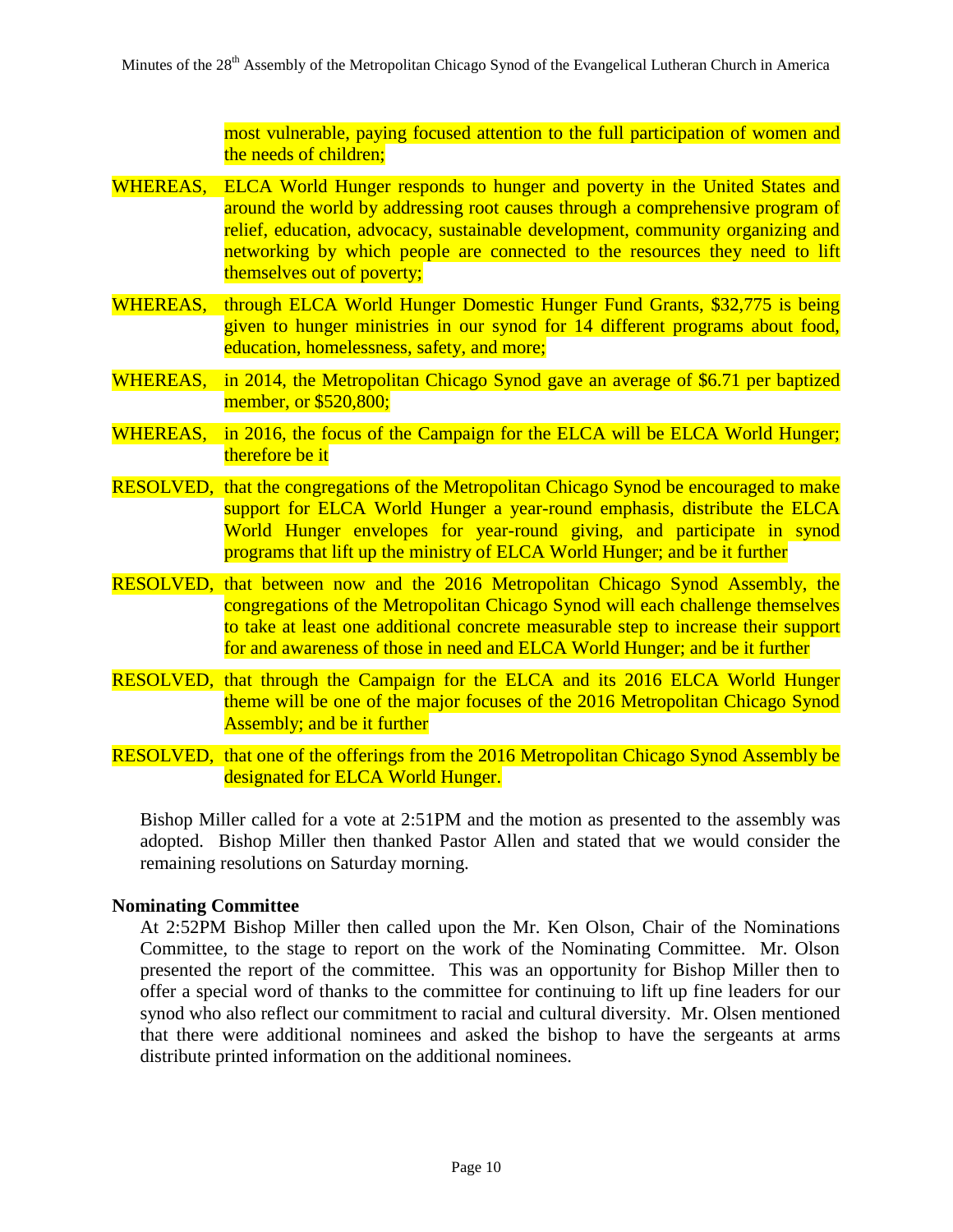#### **Report of the Elections Committee**

At 2:57PM Bishop Miller then invited the Rev. Robert Klonowski, chair of the elections committee, to give instructions to the assembly regarding the first ballot. Before the voting, Bishop Miller asked, Pastor Michael Russell, a member of the synod council to offer a prayer. He declared the ballot open at 3:00PM. After everyone had completed and turned in the first ballot Bishop Miller declared the balloting closed at 3:22PM.

#### **Mission Moment**

At 3:22PM Bishop Miller called upon Mr. Joe Scarry, a member of the synod's Working Group on the Middle East, to come to the microphone for a Mission Moment. He showed a video entitled, "Bright Stars of Bethlehem and Diyar".

#### **Report of the Lutheran Social Services of Illinois Representative**

At 3:25PM Bishop Miller then invited Mr. Mark Stutrud, Chief Executive Officer of Lutheran Social Services of Illinois, who will present a report on the work and ministry of LSSI.

#### **Keynote Speaker**

At 3:40PM Bishop Miller then introduced our Keynote Speaker, the Rev. Stacy Martin. Pastor Martin is currently serving as the ELCA's Director for Policy and Advocacy. As the advocacy director, she leads the ELCA's advocacy efforts and is our presence in Washington on a range of issues, both domestic and international. In addition to her work on the national and international arena she also works with the state public policy offices. Pastor Martin is an ordained Presbyterian Minister, and has served both Presbyterian and ELCA parishes in New York, New Jersey, and Pennsylvania. Prior to joining the ELCA, Pastor Martin served as Lutheran Immigration and Refugee Service's vice president for external relations and development, where she led their policy and advocacy, resource development, marketing and communications, and media efforts. She has lived and worked in South Korea, South Africa, and Turkey.

#### **Announcements**

Before transitioning to the second session on hearings and workshops Bishop Miller called upon the Rev. Christina Klein for announcements.

#### **Mission Moment**

At 4:17PM Bishop Miller called upon Ms. Ruth Beck, past president and current Board Member of the Synodical Women's Organization, to come to the microphone for the final Mission Moment for today. She will be sharing information on Ecumenical Mission. Ms. Beck is a member of Bethany Lutheran Church in Batavia.

#### **Adjournment**

Before dismissing the assembly, Bishop Miller asked Pastor Ellen Arthur, a member of the synod council to lead the assembly in prayer. At 4:20PM he then declared the assembly in recess until Saturday morning at 8:30AM and invited to assembly to adjourn for the second session of hearings and workshops and the evening Eucharist service at 5:15PM.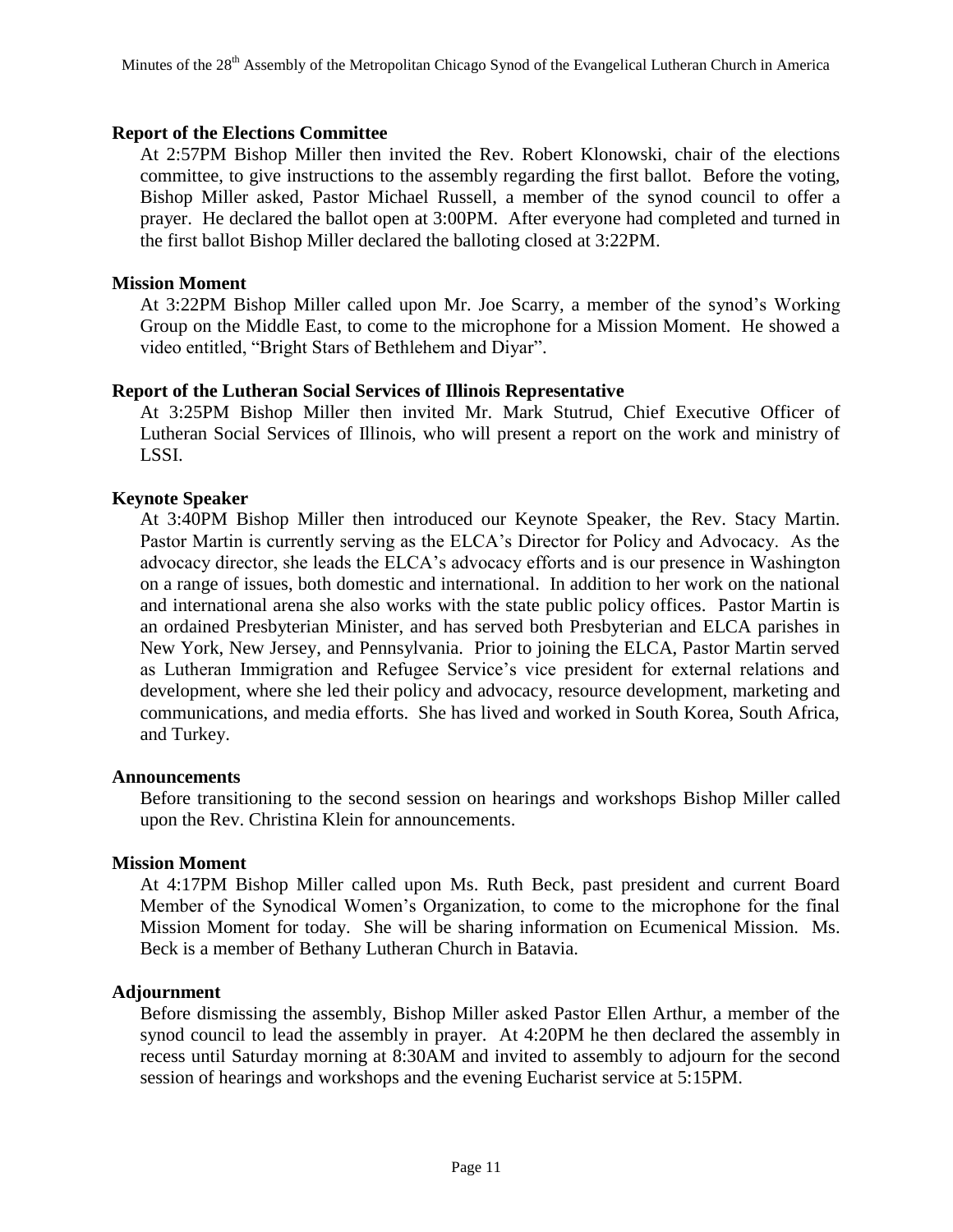#### **Evening Worship**

After the hearing and workshops, at 5:00PM the Assembly gathered in the worship area for a Celebration of the Holy Eucharist with Bishop Miller preaching and presiding at this service.

### **Plenary Session Four**

#### **Opening Worship**

The assembly reconvened at 8:38AM for worship with morning devotions led by the Rev. Ben Adams and Ms. Tammy Jackson. When worship ended Bishop Miller called the fourth plenary session of the assembly to order at 9:00AM.

#### **Report of the Credentials and Courtesies Committee**

At 9:01AM Bishop Miller called upon the Rev. Ellen Arthur of the credentials and courtesies committee, to give their final report. Pastor Arthur reported that the total number of voting members registered as of 8:30AM Saturday was 418 with the number of voting members necessary for a quorum being 209: 149 - Registered Rostered Voting Members, 253 - Voting Members, 16 - Registered Guests, and 68 Visitors and Guests. Bishop Miller declared a quorum present and thanked the Pastor Arthur and the committee for their work.

#### **The Report of the First General Ballot**

At 9:02AM Bishop Miller called upon Pastor Robert Klonowski, to present the results of the First General Ballot. He asked for the chair's permission to only read the names of those who had received a sufficient number of votes to be elected and to distribute the results of the elections to the assembly. The request was granted. At 9:06AM Bishop Miller declared the receiving the majority of votes to be elected:

# **Metropolitan Chicago Synod 2015 Assembly Official Election Results – First General Ballot**

#### **Bold Type – Indicates the person received the majority vote**

\* - Indicates person of color or language other than English

#### **Synod Treasurer**

| Cast | Invalid                   | Valid | Majority |
|------|---------------------------|-------|----------|
| 351  |                           | 351   | 176      |
|      | a. Yvette Newberry White* |       | 351      |
| h.   |                           |       |          |

### **Synod Council**

| $\mathcal{D}$ | North Conference: |         |       |          |
|---------------|-------------------|---------|-------|----------|
|               | Cast              | Invalid | Valid | Majority |
|               | 328               |         | 328   | 164      |
|               | 327               |         |       |          |
|               | h.                |         |       |          |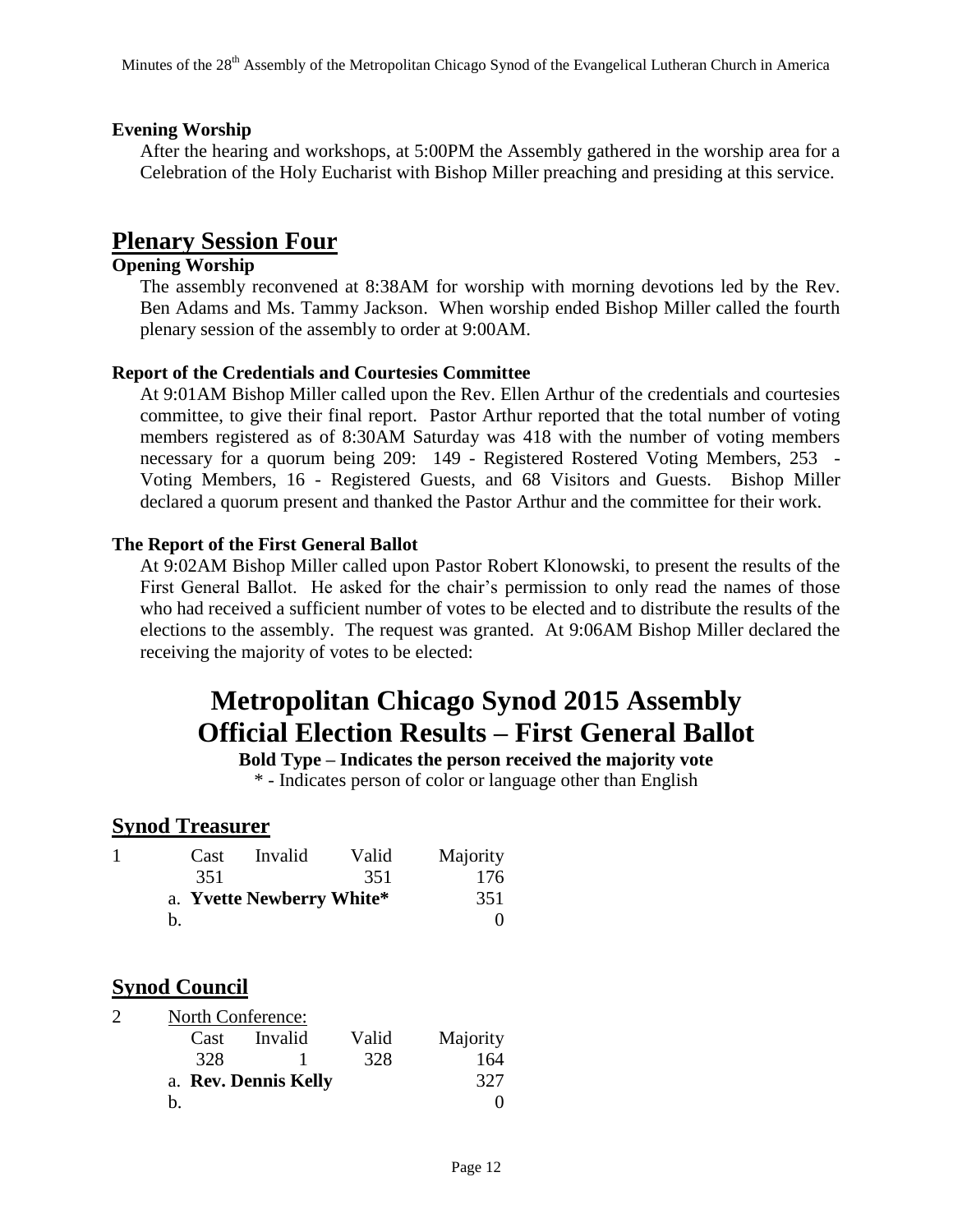| 3 | <b>Northwest Conference:</b>               |              |                  |
|---|--------------------------------------------|--------------|------------------|
|   | Invalid<br>Cast                            | Valid        | Majority         |
|   | 339<br>1                                   | 338          | 170              |
|   | a. Marlene Daubert                         |              | 338              |
|   | b.                                         |              | 0                |
|   |                                            |              |                  |
| 4 | West Conference:<br>Invalid<br>Cast        | Valid        |                  |
|   | 338                                        | 338          | Majority<br>170  |
|   | a. Jim Hiepler Hartwig                     |              | 188              |
|   | b. Farrell Benefield*                      |              | 150              |
|   |                                            |              |                  |
| 5 | <b>Southwest Conference:</b>               |              |                  |
|   | Invalid<br>Cast                            | Valid        | Majority         |
|   | 337<br>1                                   | 336          | 169              |
|   | a. Charles Willett, Jr.*                   |              | 336              |
|   | b.                                         |              | 0                |
| 6 | <b>South Conference (completing term):</b> |              |                  |
|   | Cast<br>Invalid                            | Valid        | Majority         |
|   | 335                                        | 335          | 168              |
|   | a. Myrtis Brown*                           |              | 335              |
|   | b.                                         |              | 0                |
|   |                                            |              |                  |
| 7 | Other Council Member:                      |              |                  |
|   | Invalid<br>Cast<br>342                     | Valid<br>341 | Majority<br>171  |
|   | $\mathbf{1}$                               |              |                  |
|   | a. Rev. Larry Clark*                       |              | 341              |
|   | b.                                         |              | $\overline{0}$   |
| 8 | Other Council Member:                      |              |                  |
|   | Cast<br>Invalid                            | Valid        | Majority         |
|   | 344                                        | 344          | 173              |
|   | a. Rev. Erin Clausen                       |              | 191              |
|   | b. Rev. Joanne Fitzgerald                  |              | 153              |
| 9 |                                            |              |                  |
|   | Youth Member:<br>Invalid<br>Cast           | Valid        | Majority         |
|   | 0<br>0                                     | 0            | 0                |
|   | a.                                         |              | $\boldsymbol{0}$ |
|   | b.                                         |              | $\boldsymbol{0}$ |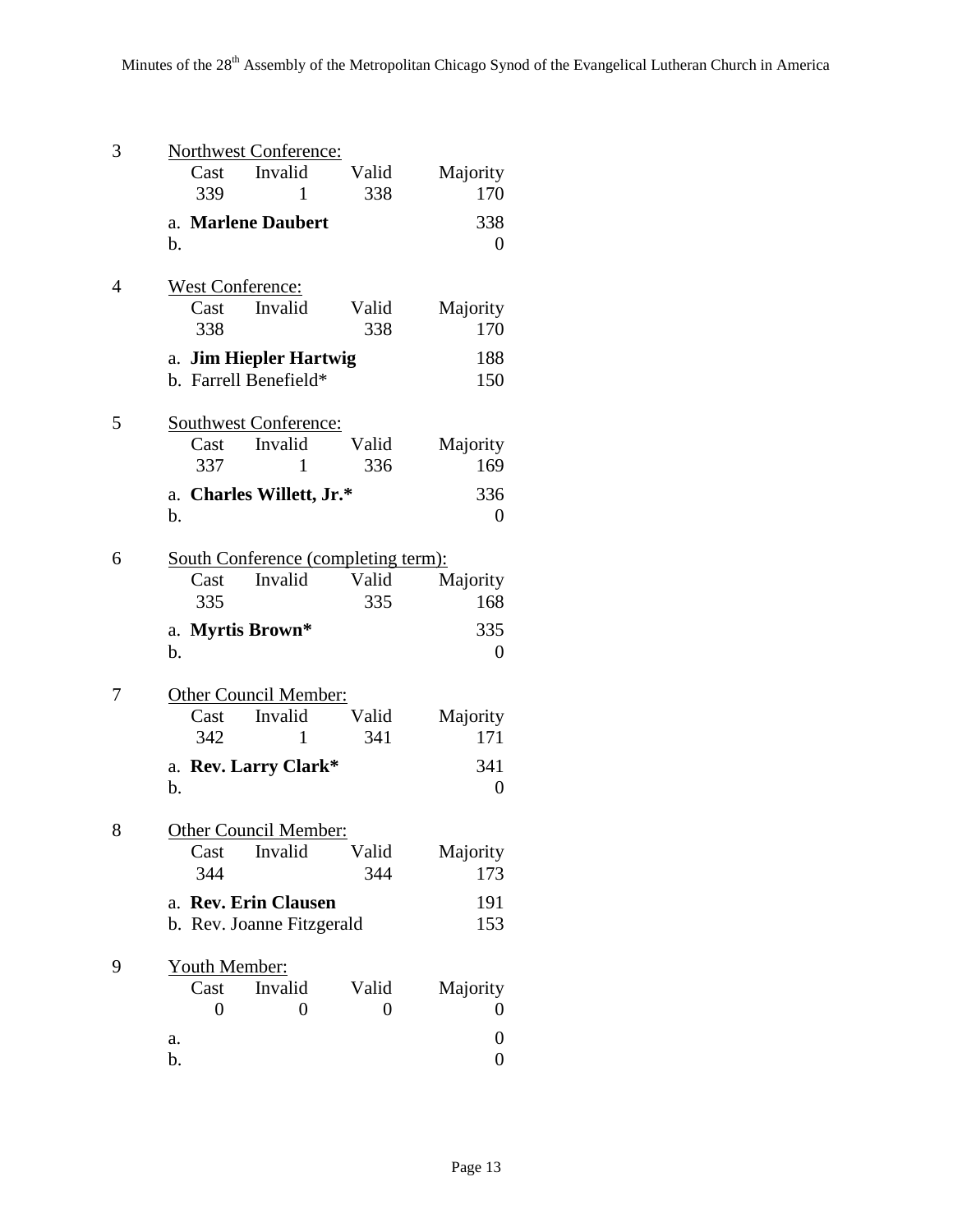# **Consultation Committee**

| Laypersons: |                      |                        |                           |                         |                                  |
|-------------|----------------------|------------------------|---------------------------|-------------------------|----------------------------------|
| 10          |                      | Cast<br>338            | Invalid<br>$\mathbf{1}$   | Valid<br>337            | Majority<br>169                  |
|             | a.<br>b.             |                        | <b>Joan Church</b>        |                         | 337<br>$\overline{0}$            |
| 11          |                      | Cast<br>333            | Invalid                   | Valid<br>333            | Majority<br>167                  |
|             | a.<br>$\mathbf{b}$ . | <b>Mark Witt</b>       |                           |                         | 333<br>$\overline{0}$            |
| 12          |                      | Cast<br>334            | Invalid                   | Valid<br>334            | Majority<br>168                  |
|             | a.<br>b.             | <b>Renee Gust</b>      |                           |                         | 334<br>$\overline{0}$            |
| Clergy:     |                      |                        |                           |                         |                                  |
| 13          |                      | Cast<br>335            | Invalid<br>$\mathbf{1}$   | Valid<br>335            | Majority<br>168                  |
|             | a.<br>b.             |                        | <b>Rev. Ellen Arthur</b>  |                         | 335<br>$\overline{0}$            |
| 14          |                      | Cast<br>321            | Invalid<br>1              | Valid<br>320            | Majority<br>161                  |
|             | b.                   |                        | a. Rev. Lester White*     |                         | 320<br>$\overline{0}$            |
| 15          |                      | Cast<br>$\overline{0}$ | Invalid<br>$\overline{0}$ | Valid<br>$\overline{0}$ | Majority<br>$\boldsymbol{0}$     |
|             | a.<br>b.             |                        |                           |                         | $\overline{0}$<br>$\overline{0}$ |

# **Discipline Committee**

Laypersons: 16 Cast Invalid Valid Majority

| Cast           | 111 valit | v aliu | <b>IVIA</b> JULILY |
|----------------|-----------|--------|--------------------|
| 333            |           | 332    | 167                |
| a. Ivan Perez* |           |        | 332                |
|                |           |        |                    |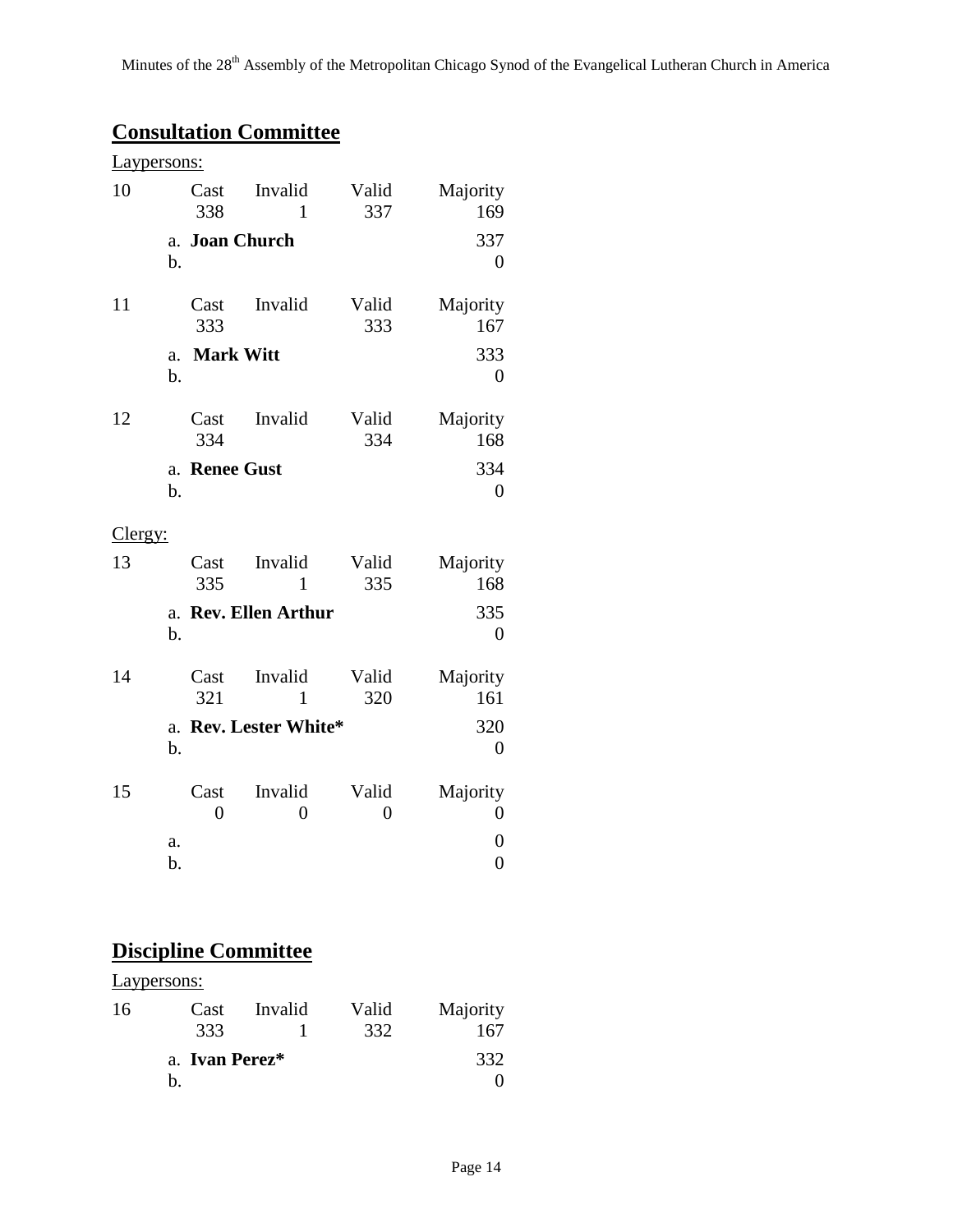| 17      |          | Cast<br>$\overline{0}$ | Invalid<br>0                    | Valid<br>0   | Majority<br>0           |
|---------|----------|------------------------|---------------------------------|--------------|-------------------------|
|         | a.<br>b. |                        |                                 |              | 0<br>$\overline{0}$     |
| 18      |          | Cast<br>$\overline{0}$ | Invalid<br>0                    | Valid<br>0   | Majority<br>0           |
|         | a.<br>b. |                        |                                 |              | 0<br>$\overline{0}$     |
| Clergy: |          |                        |                                 |              |                         |
| 19      |          | Cast<br>328            | Invalid<br>1                    | Valid<br>327 | Majority<br>164         |
|         | b.       |                        | a. Rev. Michael Sparby          |              | 327<br>$\overline{0}$   |
| 20      |          | Cast<br>335            | Invalid<br>1                    | Valid<br>335 | Majority<br>168         |
|         | b.       |                        | a. Rev. Darryl Thompson Powell* |              | 335<br>$\boldsymbol{0}$ |
| 21      |          | Cast<br>334            | Invalid<br>1                    | Valid<br>333 | Majority<br>167         |
|         | b.       |                        | a. Rev. Mary Appelt-Graves      |              | 333<br>$\boldsymbol{0}$ |

# **Official Election Results – General Ballot Voting Members to the 2016 Churchwide Assembly**

**Bold Type – Indicates the person received the majority vote** \* - Indicates person of color or language other than English

### **Lay Voting Members (Male)**

| 22 | Cast | Invalid                       | Valid | Majority |
|----|------|-------------------------------|-------|----------|
|    | 333  |                               | 332   | 167      |
|    |      | a. Ken Church $(N)$           |       | 332      |
|    | b.   |                               |       |          |
| 23 | Cast | Invalid                       | Valid | Majority |
|    | 338  |                               | 338   | 170      |
|    |      | a. Terry Henderson I $(SW)^*$ |       | 338      |
|    | b.   |                               |       |          |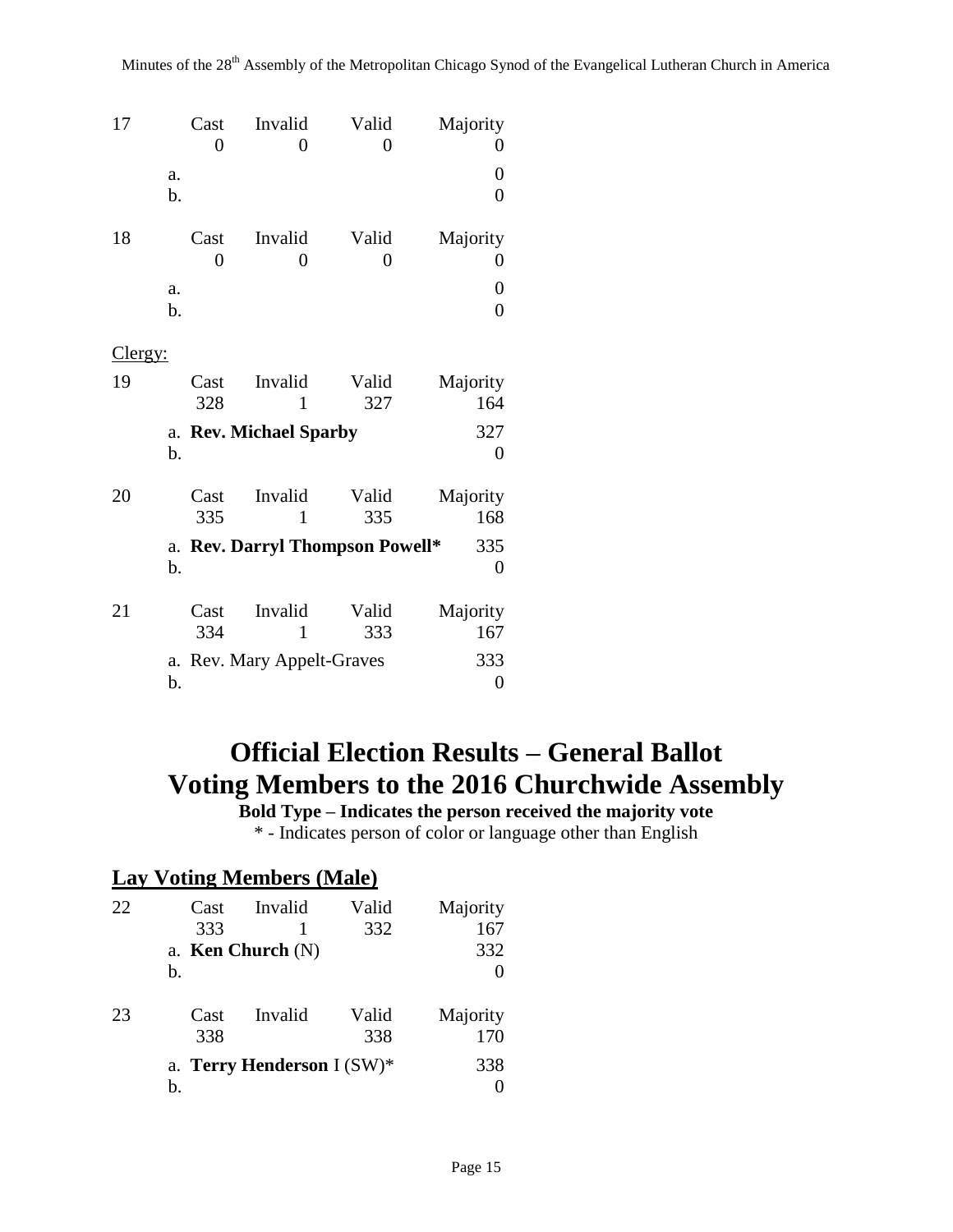| 24 | Cast                               | Invalid | Valid | Majority |
|----|------------------------------------|---------|-------|----------|
|    | 330                                |         | 329   | 165      |
|    | a. Dan Dorman                      |         |       | 329      |
|    | b.                                 |         |       |          |
| 25 | Cast                               | Invalid | Valid | Majority |
|    |                                    |         |       |          |
|    | 333                                |         | 332   | 167      |
|    | <b>Ken Olson</b><br>a <sub>1</sub> |         |       | 329      |
|    | b.                                 |         |       |          |

# **Lay Voting Members (Female)**

| 26 |          | Cast<br>333 | Invalid<br>1                                    | Valid<br>333                    | Majority<br>167         |
|----|----------|-------------|-------------------------------------------------|---------------------------------|-------------------------|
|    |          |             | a. Shirley Moore $(S)^*$                        | b. Yvette NewberryWhite $(S)^*$ | 210<br>123              |
| 27 |          | Cast<br>333 | Invalid                                         | Valid<br>333                    | Majority<br>167         |
|    |          |             | a. Tara Shilts (NW)*<br>b. Dixie Downes (NE)*   |                                 | 229<br>104              |
| 28 |          | Cast<br>319 | Invalid                                         | Valid<br>319                    | Majority<br>160         |
|    |          |             | b. Patricia Colson (SW)                         | a. Patricia Gerber Bornholt (W) | 176<br>143              |
| 29 |          | Cast<br>325 | Invalid                                         | Valid<br>325                    | Majority<br>163         |
|    |          |             | a. Betty Birner (NW)<br>b. Beverly Moody (NW)   |                                 | 186<br>139              |
| 30 |          | Cast<br>312 | Invalid                                         | Valid<br>312                    | Majority<br>157         |
|    |          |             | a. Judy Nuehring (NRW)<br>b. Sandy Reback (NRW) |                                 | 174<br>138              |
| 31 |          | Cast<br>322 | Invalid                                         | Valid<br>322                    | Majority<br>162         |
|    | a.<br>b. |             |                                                 | Alyssa Dahlke (Young Adult)     | 322<br>$\boldsymbol{0}$ |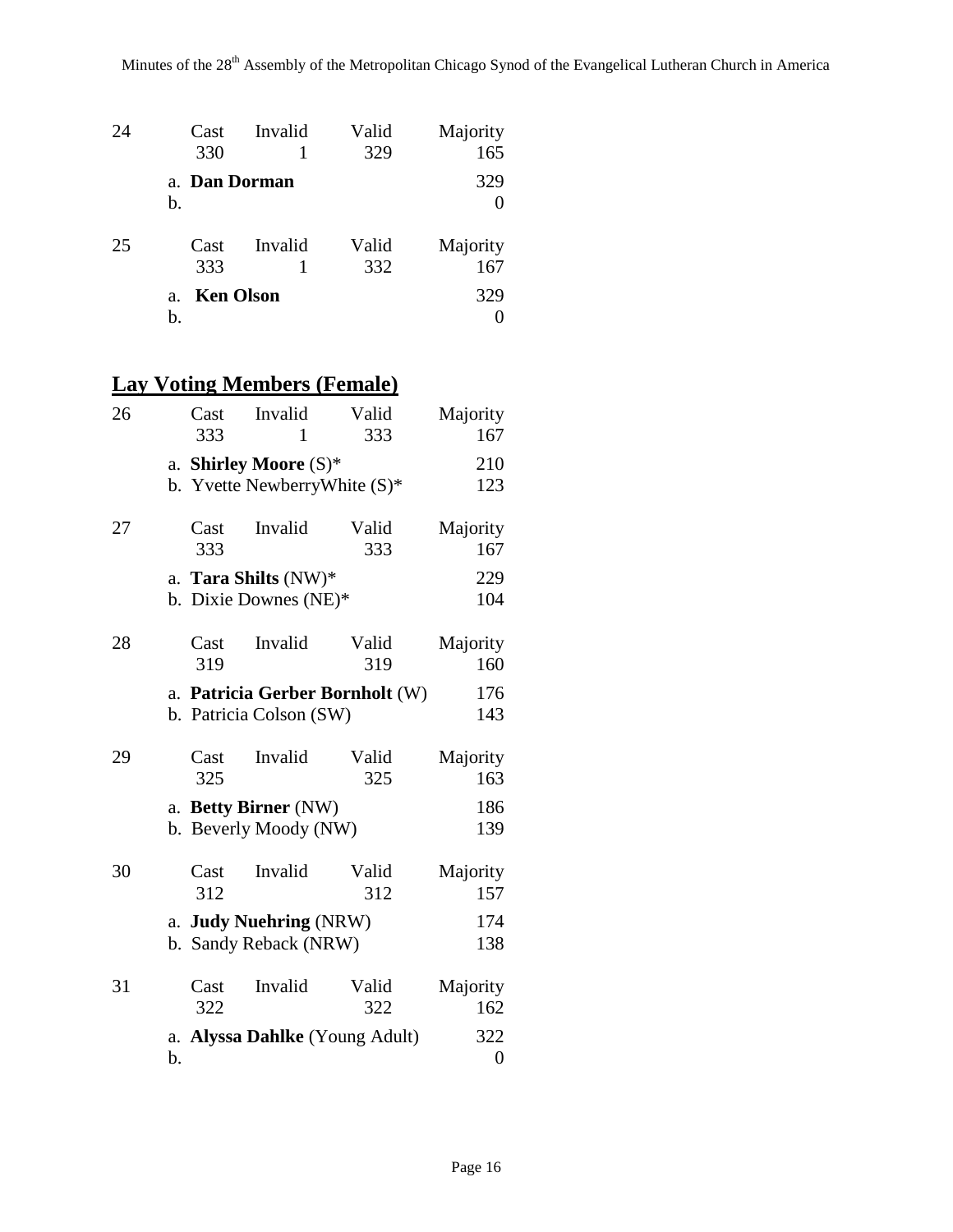# **Ordained Voting Members (Male)**

| 32 |    | Cast<br>325 | Invalid                                                     | Valid<br>325                                                                         | Majority<br>163                          |
|----|----|-------------|-------------------------------------------------------------|--------------------------------------------------------------------------------------|------------------------------------------|
|    |    |             | a. Rev. Jason Glombicki (C)<br>b. Rev. Lester White $(C)^*$ |                                                                                      | 182<br>143                               |
| 33 | b. | Cast<br>324 | Invalid<br>1<br>a. Rev. John Roberts (NE)                   | Valid<br>323                                                                         | Majority<br>162<br>323<br>$\overline{0}$ |
| 34 |    | Cast<br>329 | Invalid                                                     | Valid<br>329<br>a. Rev. Darryl Thompson Powell (S)*<br>b. Rev. Michael Russell (SW)* | Majority<br>165<br>170<br>159            |
| 35 | b. | Cast<br>323 | Invalid<br>a. Rev. Steve Srock (W)                          | Valid<br>323                                                                         | Majority<br>162<br>323<br>$\overline{0}$ |
| 36 | b. | Cast<br>325 | Invalid                                                     | Valid<br>325<br>a. Rev. Alex LaChapelle (NE)*                                        | Majority<br>163<br>325<br>0              |

# **Ordained Voting Members (Female)**

| 37 | Cast<br>337 | Invalid                                                 | Valid<br>337 | Majority<br>169          |
|----|-------------|---------------------------------------------------------|--------------|--------------------------|
|    |             | a. Rev. Rhonda Dral (NRW)<br>b. Rev. Julie Boleyn (NRW) |              | 215<br>122               |
| 38 | Cast<br>329 | Invalid<br>2                                            | Valid<br>327 | Majority<br>164          |
|    | b.          | a. Rev. Sandra Jones (W)                                |              | 327<br>$\mathbf{\Omega}$ |
| 39 | Cast<br>326 | Invalid<br>2                                            | Valid<br>324 | Majority<br>163          |
|    | b.          | a. Rev. Rhonda Pruitt (NE)*                             |              | 324                      |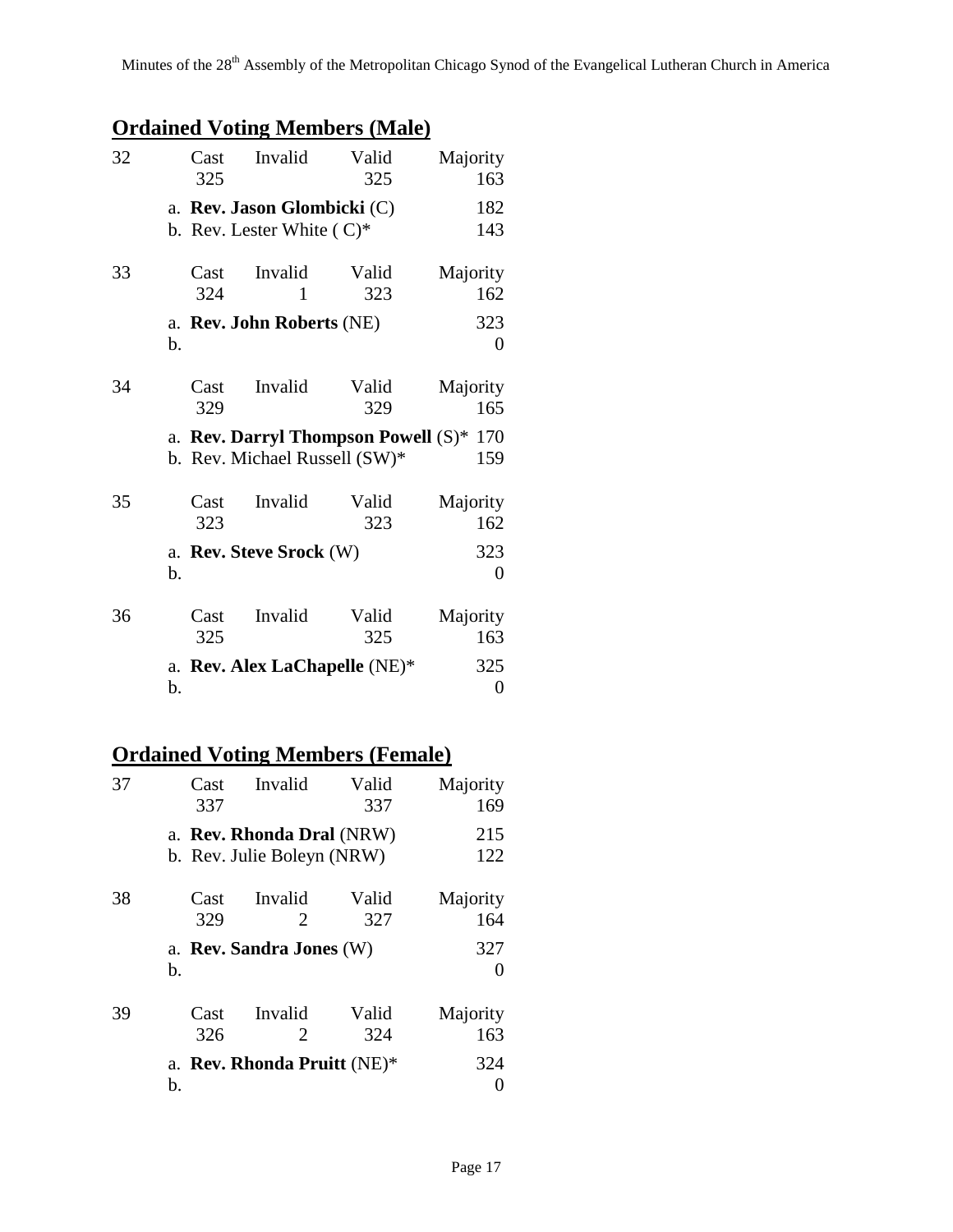| 40 | Cast                           | Invalid       | Valid                               | Majority |
|----|--------------------------------|---------------|-------------------------------------|----------|
|    | 329                            | $\mathcal{L}$ | 329                                 | 165      |
|    | a. Rev. Caroline Satre $(N)^*$ |               |                                     | 163      |
|    |                                |               | b. Rev. Carla Thompson Powell $(S)$ | 166      |

#### **Consideration of the 2016 Synodical Budget**

At 9:07AM Bishop Miller declared that the 2016 budget of the Metropolitan Chicago Synod that was tabled the day before to allow for the "Forum on the Budget," was now before the assembly. Treasurer Yvette NewberryWhite came to the stage. Bishop Miller asked for questions or comments. Hearing none, Bishop Miller called for a vote on the 2016 budget and the budget was adopted at 9:08AM. He then thanked Treasurer NewberryWhite for her work, her dedication to our synod, and congratulated her on her reelection.

#### **Recognition of Anniversaries and Welcome Rostered Leaders New to Our Synod**

At 9:08AM Bishop Miller invited Vice President Dahlke back to the stage to recognize the congregations and rostered leaders who are celebrating anniversaries this year, and to introduce and welcome rostered leaders who are new to our synod.

#### **Recognition of Anniversaries**

Vice President Dahlke recognized the congregations celebrating significant anniversaries and asked that their members who were present stand as their congregations names were read.

| <b>Congregation Name</b>                          | <b>Anniversary</b> |
|---------------------------------------------------|--------------------|
| First Lutheran Church of the Trinity,<br>Chicago  | 150 years          |
| Bethel Lutheran Church,<br>Chicago                | 125 years          |
| Edgebrook Lutheran Church,<br>Chicago             | 75 years           |
| Savior Divine Lutheran Church,<br>Palos Hill      | 75 years           |
| Trinity Evangelical Lutheran Church,<br>Ingleside | 75 years           |
| Holy Family Lutheran Church,<br>Chicago           | 50 years           |
| St. Stephen Lutheran Church,<br>Antioch           | 50 years           |
| St. Andrew Lutheran Church,<br>Glenwood           | 50 years           |

At 9:10AM Vice President Dahlke also asked to the assembly to acknowledge and celebrate the ministry of Grace Lutheran Church in Villa Park, which closed during this year after 88 years of proclaiming the good news of God for us in Jesus Christ.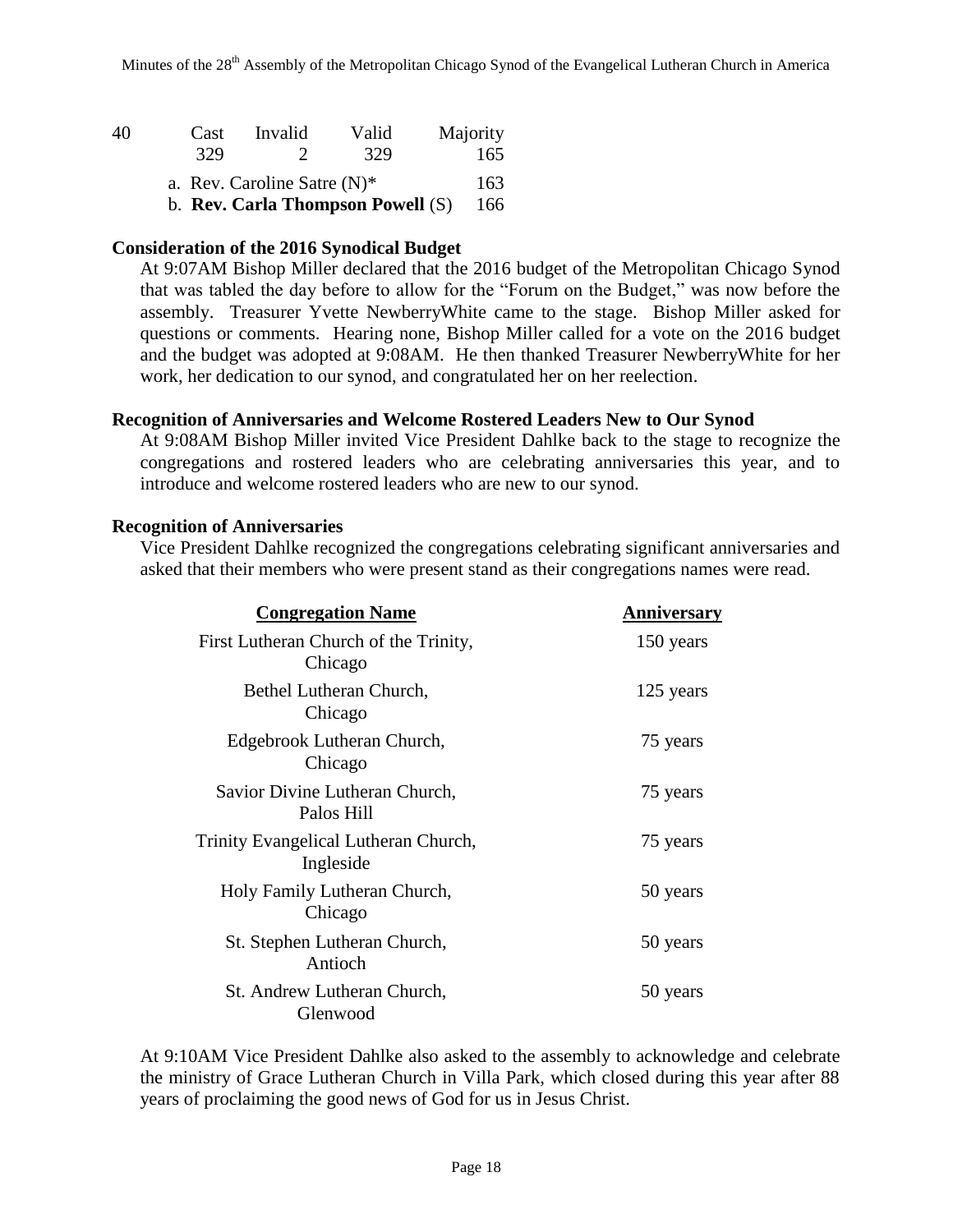When all the names had been read, Bishop Miller invited assembly to acknowledge the congregations with applause.

At 9:10AM Vice President Dahlke then recognized the rostered leaders of our synod who are celebrating significant anniversaries and mentioned that they had been honored at a luncheon on April 22, 2015 at Marcello's Restaurant in Chicago at which time they were presented with a certificate. She introduced those leaders and asked that they stand and be recognized. When all the names had been read, Bishop Miller invited assembly to acknowledge these individuals with applause.

| <b>Rostered Leader</b> | Anniversary |
|------------------------|-------------|
| Rev. Willard Blomquist | 65 years    |
| Rev. Edwin Blumenkamp  | 60 years    |
| Rev. Bruce Johnston    | 60 years    |
| Rev. Kenneth Pohlmann  | 60 years    |
| Rev. James Carr        | 55 years    |
| Rev. Bruce Dahl        | 55 years    |
| Rev. Hans Dumpys       | 55 years    |
| Rev. Paul Johns        | 55 years    |
| Rev. Gerald Koenig     | 55 years    |
| Rev. Earl Peters       | 55 years    |
| Rev. Harvey Feustel    | 50 years    |
| Rev. Paul Landahl      | 50 years    |
| Rev. David Maring      | 50 years    |
| Rev. Larry Morkert     | 50 years    |
| Rev. Donald Myrom      | 50 years    |
| Rev. Ellen Arthur      | 25 years    |
| Rev. Susan Beadle      | 25 years    |
| Rev. Janet Breum       | 25 years    |
| Rev. Eileen Harris     | 25 years    |
| Rev. Franklin Ishida   | 25 years    |

At 9:11AM Vice President Dahlke then recognized the rostered leaders who are new to our synod during the past year. She introduced those leaders and asked that they stand and be recognized. When all the names had been read, Bishop Miller invited the assembly to acknowledge these individuals with applause.

#### **Rostered Leader Congregation**

Rev. Justin Baxter, Pastor,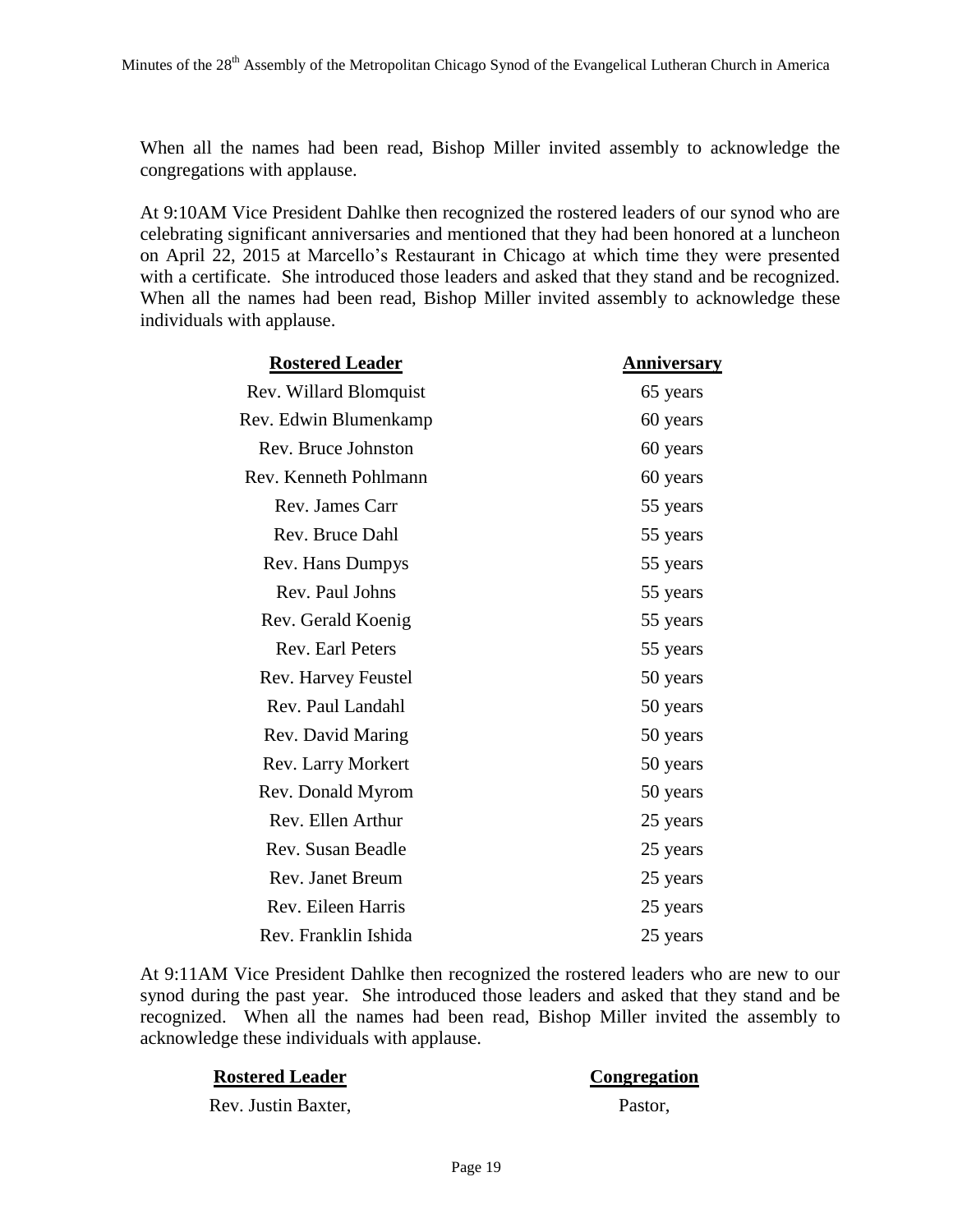|                           | Norwood Park Lutheran Church, Chicago                                                         |
|---------------------------|-----------------------------------------------------------------------------------------------|
| Rev. Eric Bodenstab,      | Interim Pastor,<br>United in Faith Lutheran Church, Chicago                                   |
| Ms. Erin Bodenstab,       | Director of Discipleship and Faith Formation,<br>Redeemer Lutheran Church, Hinsdale           |
| Rev. Carol Book,          | Pastor,<br>Bethlehem Lutheran Church, Elgin                                                   |
| Rev. Anne Christiansen,   | Pastor                                                                                        |
| Rev. Laura Hall-Schordje, | Pastor,<br>Living Christ Lutheran Church, Hanover Park                                        |
| Rev. Cynthia Halmarson,   | <b>ELCA</b> Area Program Director for<br>Europe, the Middle East and North Africa,<br>Chicago |
| Rev. Charisse Jensen      | Pastor,<br>St. Timothy Lutheran Church, Naperville                                            |
| Rev. Richard Johnson,     | Pastor,<br>St. Luke's Lutheran Church, Park Ridge                                             |
| Rev. Christina Klein      | Pastor,<br>Faith Lutheran Church, Homewood                                                    |
| Rev. Alexis LaChapelle    | Pastor,<br>St. Luke's Lutheran Church, Park Ridge                                             |
| <b>Rev. Daniel Morris</b> | Pastor,<br>St. Timothy Lutheran Church, Naperville                                            |
| Rev. Christopher Neptun   | Pastor,<br>Holy Trinity Lutheran Church, Glenview                                             |
| Rev. JoAnn Post,          | Pastor,<br>Lutheran Church of the Ascension, Northfield                                       |
| Rev. Thomas Prochaska,    | Interim Pastor,<br>Mount Zion Lutheran Church, Oak Lawn                                       |
| Rev. Elaina Salmon,       | Pastor,<br>Bethany Lutheran Church, Lemont                                                    |
| Ms. Julie Sevig,          | Section Editor for The Lutheran,<br><b>ELCA</b> Mission Formation,<br>Chicago                 |
| Rev. Michael Steinke,     | Interim Pastor,<br>Salem Lutheran Church, Chicago                                             |
| Rev. Adam Varner          | Pastor,<br>Concordia Lutheran Church, Chicago                                                 |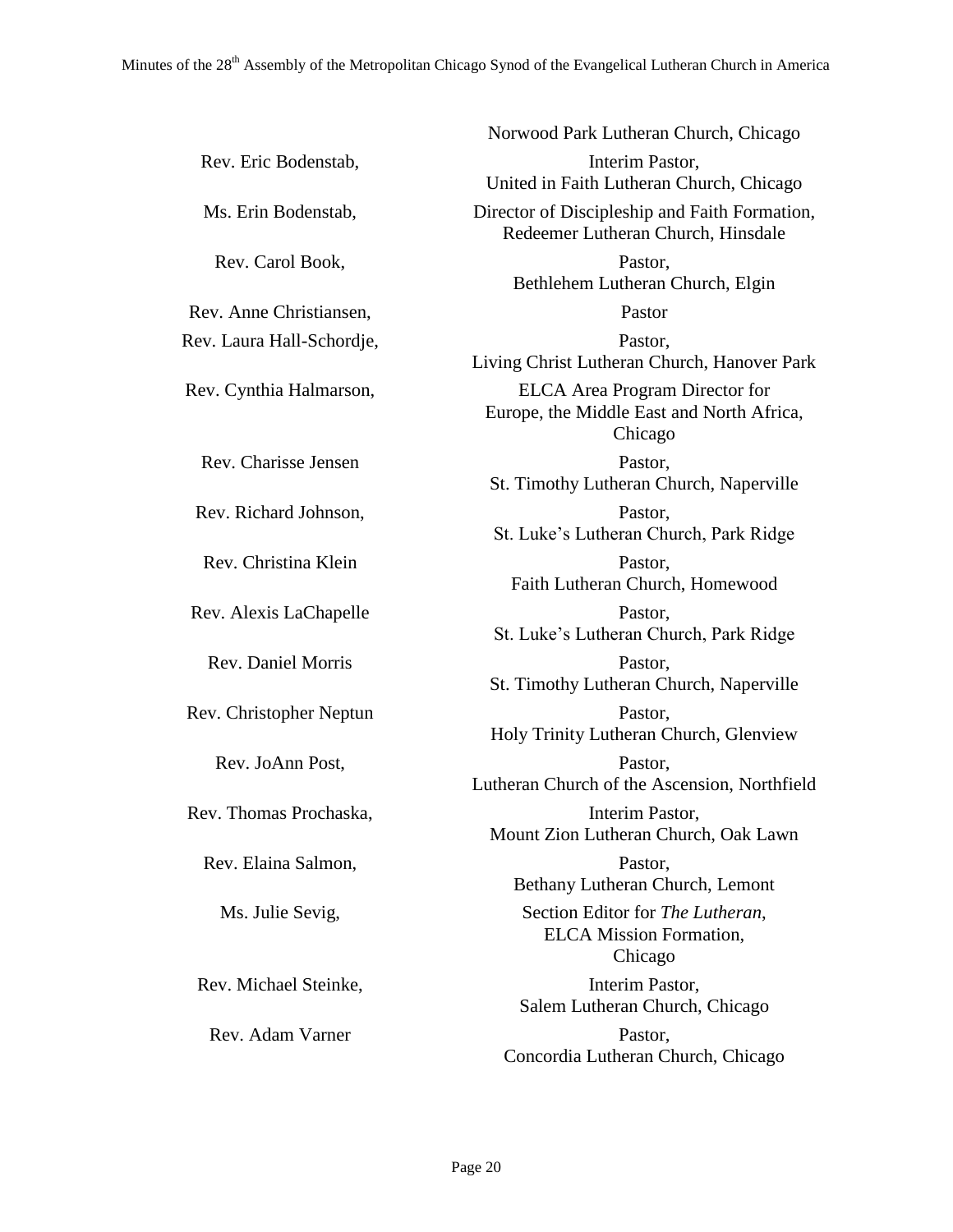#### **Kid's Hope Ministries Presentation**

At 9:14AM Bishop Miller then invited, Ms. Marlene Daubert, Diaconal Minister at Zion Lutheran Church in Elgin and a member of the Synod Council, to come to the stage to share information on the work of Kid's Hope.

#### **Mission Moment**

At 9:34AM Bishop Miller invited Rev. David Hulse, associate pastor at Grace Lutheran Church in LaGrange, to come to the microphone to share the first Mission Moment of the day. His topic was the Weekend Backpack Program.

#### **Report of the Bishop**

At 9:36AM Bishop Miller relinquished the chair of the assembly to Vice President Nan Dahlke in order to give his report. At 10:29AM Vice President Nan Dahlke returned the chair to Bishop Miller. *(A video copy of Bishop Miller's Report is available online at the Metropolitan Chicago Synod website: www.mcselca.org/Assembly)*

#### **A Refreshment Break**

At 10:29AM Bishop Miller invited the Assembly to take a fifteen-minute break for refreshment.

#### **Announcement of the Election of New Bishop**

At 10:54AM Bishop Miller reconvened the assembly and called it back to order and offered prayer on the newly elected bishop in South Carolina.

#### **Greetings from a Representative Church Council**

At 10:56PM before we received the ELCA Churchwide Office Report, Bishop Miller invited Ms. Ingrid Stafford, a member of the ELCA Church Council to the stage. Ingrid relates to our synod and brought greetings to the assembly from the church council.

#### **Report of the ELCA Representative**

At 10:59AM Bishop Miller welcomed back to the stage our ELCA Churchwide Representative to our gathering, the Rev. Stacy Martin, who will bring us the ELCA Churchwide Office Report. Pastor Martin serves as the Director for Policy and Advocacy. In that work, she leads the our advocacy efforts and is our presence in Washington on a range of international and domestic issues as well as working with state of Illinois public policy offices. Pastor Martin gave her report.

#### **Prayer**

At 11:27PM Bishop Miller offered a prayer for young adults touring Palestine and the death of Dr. Nasar.

#### **Mission Moment**

At 11:29PM Bishop Miller invited the Rev. Linnea Wilson, pastor at St. Mark Lutheran Church in Mount Prospect, to come to the microphone for another Mission Moment. Pastor Wilson shared information on the foster care program of Lutheran Social Services of Illinois.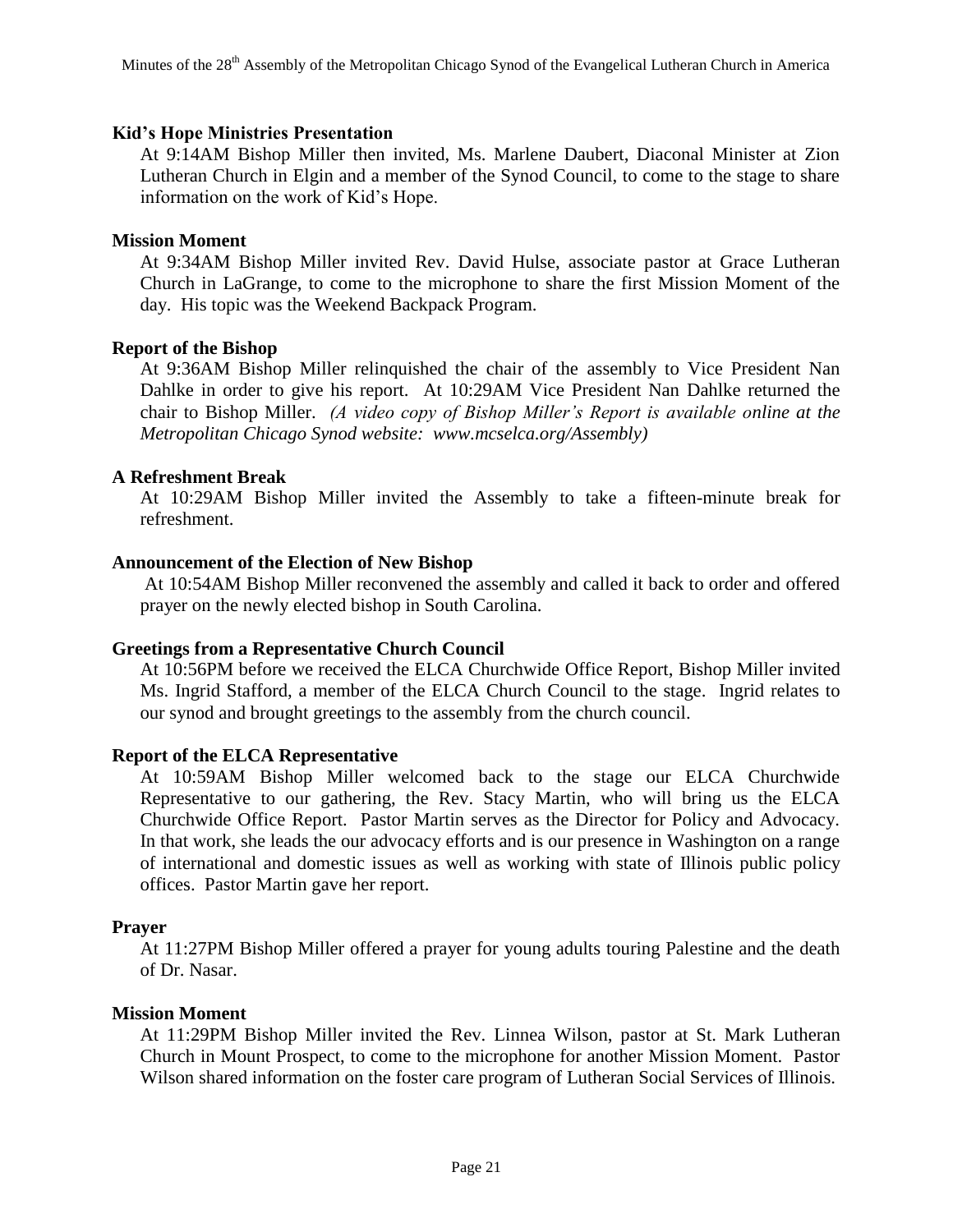#### **Report of the Vice President**

At 11:31AM Bishop Miller called upon Vice President Dahlke to present her vice president's report.

#### **Report of the Synodical Secretary**

Following the vice president's report at 11:39AM, Bishop Miller called upon the synod secretary, Rev. Steven Srock, for his report to the Assembly.

#### **Consideration of the Updates to the Metropolitan Chicago Synod Constitution**

At 11:50AM Bishop Miller declared that consideration of the updates to the Metropolitan Chicago Synod Constitution that was tabled the day before to allow for a forum to discuss these updates was now before the Assembly. Bishop Miller asked for questions or comments. Hearing none, Bishop Miller called for a vote to approve the updated synodical constitution. The motion was adopted and he declared that the updated constitution was approved. Secretary Srock will forward a copy of this document to the ELCA Office of the Secretary for review. Bishop Miller then thanked Secretary Srock and the committee for their work.

#### **Mission Moment**

At 11:51AM Bishop Miller called upon Ms. Viola Collins Brown of Holy Family Lutheran Church in Chicago to come to the microphone for our final Mission Moment. She made a short presentation on New Life in Cabrini Green.

#### **Report of the Committee on Reference and Counsel**

At 11:57AM Bishop Miller invited Ms. Marlene Daubert, a member of the synod council to lead the assembly in prayer prior to consideration of resolutions coming before the assembly. Bishop Miller then announced that the next action of the assembly would be to consider resolutions presented by the voting members to this gathering. He again invited the Rev. Sue Allen, chair of the committee on reference and counsel, back to the stage to present the remaining resolutions for consideration and debate by this year's assembly.

The Rev. Sue Allen then read the resolved portions of resolution **02-15 - Resolution on Bread for the World** and moved and recommended its adoption. Bishop Miller then called for debate on the resolution at 11:59AM. At 12:04PM a prayer before the vote was offered by Bishop Miller.

| <b>Resolution 02-15 - Resolution on Bread for the World</b> |                                                                                                                                                                                          |  |  |  |  |  |
|-------------------------------------------------------------|------------------------------------------------------------------------------------------------------------------------------------------------------------------------------------------|--|--|--|--|--|
|                                                             | WHEREAS, through faithful advocacy, the ELCA lives out our Lutheran belief that<br>governments can help advance the common good;                                                         |  |  |  |  |  |
|                                                             | WHEREAS, Bread for the World (BFW) is one of the ELCA's valued partners in advocacy;                                                                                                     |  |  |  |  |  |
| WHEREAS,                                                    | <b>BFW</b> has a successful track record in working on a bipartisan basis with Congress<br>to pass legislation benefitting hungry and vulnerable people at home and around<br>the world; |  |  |  |  |  |
|                                                             | WHEREAS, BFW relies on the activity of Christian people and congregations to achieve its<br>goal of passing such legislation;                                                            |  |  |  |  |  |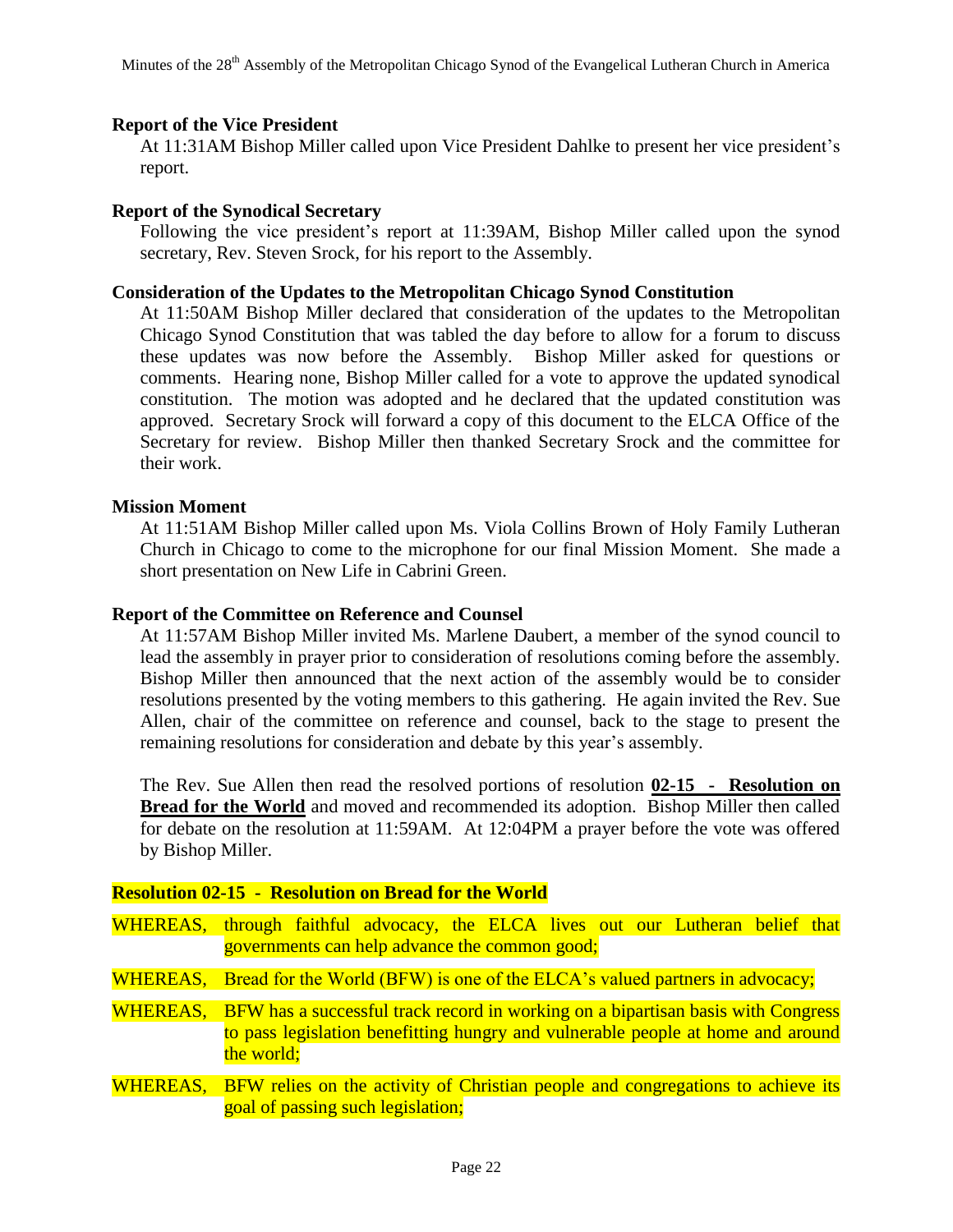- WHEREAS, federal nutrition programs are essential to meet the needs of hungry people since 95% of food for the hungry in the U.S. comes from federal sources and only 5% from churches and other private charities;
- WHEREAS, every five years, Congress must reauthorize the law that funds these programs (which include those for school meals, summer feeding, and the WIC nutrition program for pregnant and new mothers along with their small children);

WHEREAS, these national nutrition programs must be reauthorized this year; therefore be it

RESOLVED, that congregations and members be encouraged to participate in this year's offering of letters, "Feed Our Children"; and be it further RESOLVED, that members of congregations be encouraged to join BFW as individual members;

Bishop Miller called for a vote at 12:04PM and the motion as presented to the assembly was adopted.

The Rev. Sue Allen then read the resolved portions of resolution **04-15 - Resolution on U.S. Government Aid to the State of Israel** and moved it and it came from the committee on reference and counsel without recommendation. Bishop Miller then called for debate on the resolution at 12:06PM.

**Resolution 04-15 - Resolution on U.S. Government Aid to the State of Israel**

- WHEREAS, under international law established by the Fourth Geneva Convention, the State of Israel, in its occupation of Palestinian territories, is not granting the Palestinian people their rights to full access to water, food, shelter, and medical and educational services; and
- WHEREAS, in violation of the 1993 Oslo Accord's call for a two-state solution to the conflict, Israel continues to build illegal settlements on Palestinian land, erect a separation wall, deny free movement of Palestinians and maintain a blockade of the Gaza Strip; and
- WHEREAS, the Congress of the United States, under the Foreign Assistance Act, requires that a country receiving U.S. financial aid not engage in violation of human rights of people under its governance; and
- WHEREAS, the Congress of the United States, under the Arms Export Control Act, requires that a country receiving U.S. military arms not use these weapons for oppression of another people; and
- WHEREAS, the Metropolitan Chicago Synod in assembly endorsed the October 15, 2012, letter sent to Congress by 15 American Christian leaders, and that the Illinois congressional delegation was notified of this action; therefore, be it
- RESOLVED, that members of the congregations of the Metropolitan Chicago Synod be encouraged to contact their congressional representatives and their senators to encourage their support and action to terminate U.S. financial aid until the state of